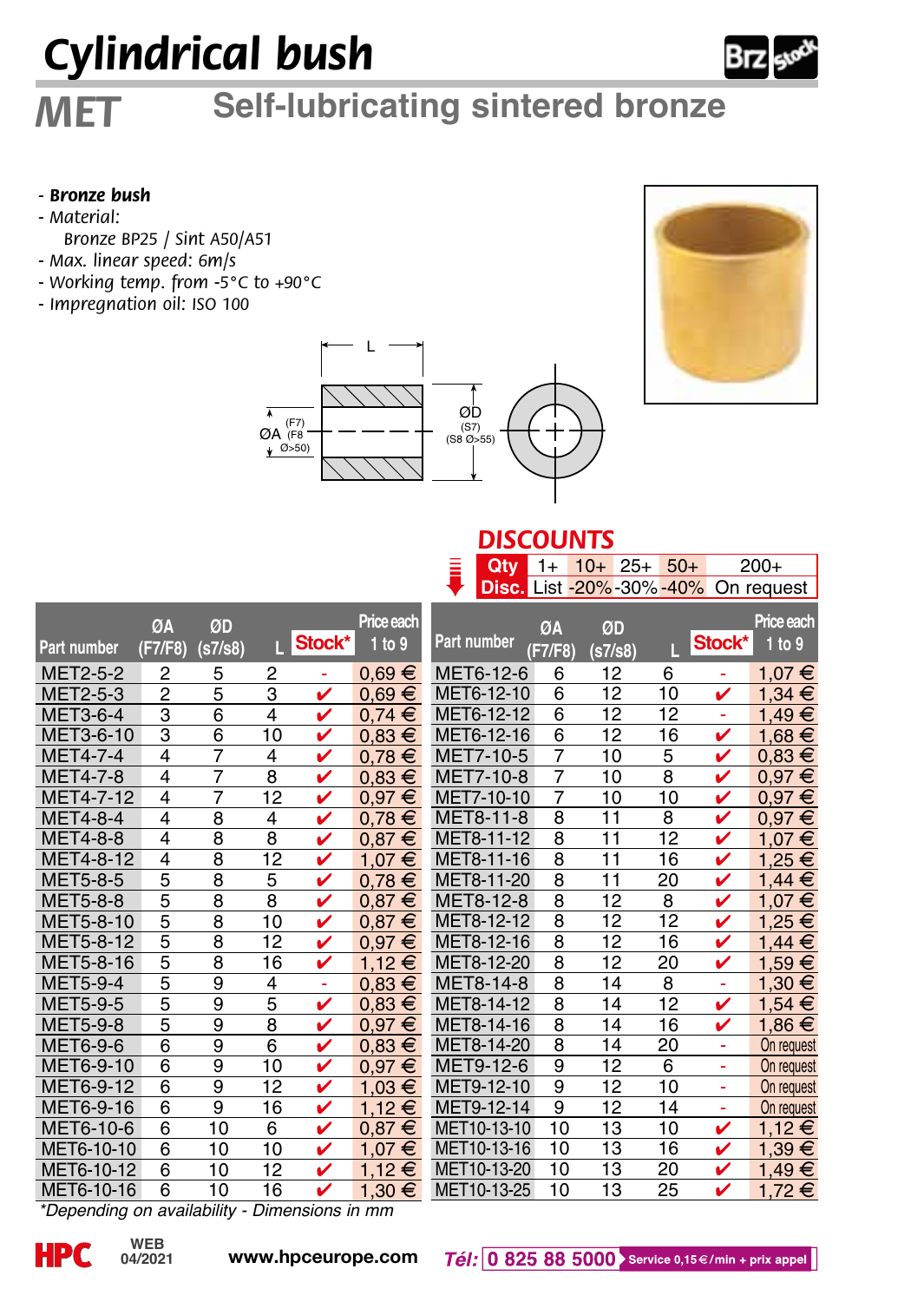## *MET*

|                                               | <b>DISCOUNTS</b> |          |          |          |         |                      |  |                            |          |          |          |                 |        |                                    |
|-----------------------------------------------|------------------|----------|----------|----------|---------|----------------------|--|----------------------------|----------|----------|----------|-----------------|--------|------------------------------------|
|                                               |                  |          |          |          |         |                      |  | Qtv                        | $1+$     | $10+25+$ |          | $50+$           |        | $200+$                             |
|                                               |                  |          |          |          |         |                      |  |                            |          |          |          |                 |        | Disc. List -20%-30%-40% On request |
|                                               |                  |          |          |          |         |                      |  |                            |          |          |          |                 |        |                                    |
|                                               | ØΑ               |          | ØD       | L        | Stock*  | Price each<br>1 to 9 |  |                            | ØA       | ØD       |          |                 | Stock* | Price each<br>1 to 9               |
| Part number (F7/F8)                           |                  |          | (s7/s8)  |          |         |                      |  | Part number                | (F7/F8)  | (s7/s8)  |          | L               |        |                                    |
| MET10-14-10                                   |                  | 10       | 14       | 10       | v       | 1,25 €               |  | MET16-20-16                | 16       |          | 20       | 16              | V      | 2,06€                              |
| MET10-14-16                                   |                  | 10       | 14       | 16       | v       | $1,63 \in$           |  | MET16-20-20                | 16       |          | 20       | 20              | v      | 2,43€                              |
| MET10-14-20                                   |                  | 10       | 14       | 20       | v       | $1.77 \in$           |  | MET16-20-25                | 16       |          | 20       | 25              | ✓      | 2,94€                              |
| MET10-14-25                                   |                  | 10       | 14       | 25       | v       | 2,00 €               |  | MET16-20-32                | 16       |          | 20       | 32              | v      | $3,55 \in$                         |
| MET10-15-10                                   |                  | 10       | 15       | 10       | v       | 1.39 €               |  | MET16-22-16                | 16       |          | 22       | 16              | v      | 2,99€                              |
| MET10-15-16                                   |                  | 10       | 15       | 16       | v       | 1,72€                |  | MET16-22-20                | 16       |          | 22       | 20              | v      | $3,60 \in$                         |
| MET10-15-20                                   |                  | 10       | 15       | 20       | v       | 2,06€                |  | MET16-22-25                | 16       |          | 22       | 25              | v      | 4,40 €                             |
| MET10-15-25                                   |                  | 10       | 15       | 25       | v       | 2,47€                |  | MET16-22-32                | 16       |          | 22       | 32              | v      | 5,29€                              |
| MET10-16-10                                   |                  | 10       | 16       | 10       | v       | $1,54 \in$           |  | MET18-22-18                | 18       |          | 22       | 18              | v      | 2,43€                              |
| MET10-16-16                                   |                  | 10       | 16       | 16       | v       | 2,06€                |  | MET18-22-22                | 18       |          | 22       | 22              | v      | 2,90 €                             |
| MET10-16-20                                   |                  | 10       | 16       | 20       | v       | 2,47€                |  | MET18-22-28                | 18       |          | 22       | 28              | ä,     | On request                         |
| MET10-16-25                                   |                  | 10       | 16       | 25       | v       | 2,99€                |  | MET18-22-36                | 18       |          | 22       | 36              | ä,     | On request                         |
| MET12-15-12                                   |                  | 12       | 15       | 12       | v       | 1,25 €               |  | MET18-24-18                | 18       |          | 24       | 18              | ÷      | On request                         |
| MET12-15-16                                   |                  | 12       | 15       | 16       | v       | $1,54 \in$           |  | MET18-24-22                | 18       |          | 24       | $\overline{22}$ | v      | $4,31 \in$                         |
| MET12-15-20                                   |                  | 12       | 15       | 20       | v       | 1,63 €               |  | MET18-24-28                | 18       |          | 24       | 28              | ÷      | On request                         |
| MET12-15-25                                   |                  | 12       | 15       | 25       | v       | 1,81 €               |  | MET18-24-36                | 18       |          | 24       | 36              | ä,     | On request                         |
| MET12-16-12                                   |                  | 12       | 16       | 12       | v       | 1,54 €               |  | MET18-25-18                | 18       |          | 25       | 18              | ä,     | 4,21 €                             |
| MET12-16-16                                   |                  | 12       | 16       | 16       | v       | 1,72 €               |  | MET18-25-22                | 18       |          | 25       | 22              | ä,     | On request                         |
| MET12-16-20                                   |                  | 12       | 16       | 20       | v       | 2,00 €               |  | MET18-25-28                | 18       |          | 25       | 28              | ä,     | On request                         |
| MET12-16-25                                   |                  | 12       | 16       | 25       | v       | 2,33€                |  | MET18-25-36                | 18       |          | 25       | 36              | ÷      | On request                         |
| MET12-17-12                                   |                  | 12       | 17       | 12       | v       | $1,68 \in$           |  | MET20-24-16                | 20       |          | 24       | 16              | v      | 2,38€                              |
| MET12-17-16<br>MET12-17-20                    |                  | 12       | 17       | 16       | v       | 2,00 €               |  | MET20-24-20                | 20       |          | 24       | 20              | v      | 2,90 €                             |
|                                               |                  | 12       | 17       | 20       | ÷,      | On request           |  | MET20-24-25                | 20       |          | 24       | 25              | v      | $3,37 \in$                         |
| MET12-17-25<br>MET12-18-12                    |                  | 12<br>12 | 17<br>18 | 25<br>12 | ä,<br>v | On request           |  | MET20-24-32<br>MET20-25-16 | 20<br>20 |          | 24<br>25 | 32<br>16        | v<br>v | 4,40 €                             |
| MET12-18-16                                   |                  | 12       | 18       | 16       | v       | 1,86 €<br>2,38€      |  | MET20-25-20                | 20       |          | 25       | 20              | v      | 2,94€<br>3,60 €                    |
| MET12-18-20                                   |                  | 12       | 18       | 20       | v       | 2,90 €               |  | MET20-25-25                | 20       |          | 25       | 25              | v      | $3,41 \in$                         |
| MET12-18-25                                   |                  | 12       | 18       | 25       | v       | $3,50 \in$           |  | MET20-25-32                | 20       |          | 25       | 32              | $\sim$ |                                    |
| MET14-18-14                                   |                  | 14       | 18       | 14       | v       | 1,72 €               |  | MET20-26-16                | 20       |          | 26       | 16              | v      | On request<br>$3,50 \in$           |
| MET14-18-18                                   |                  | 14       | 18       | 18       | v       | 2,00 €               |  | MET20-26-20                | 20       |          | 26       | 20              | v      | 4,31 €                             |
| MET14-18-22                                   |                  | 14       | 18       | 22       | v       | 2,38€                |  | MET20-26-25                | 20       |          | 26       | 25              | ÷      | On request                         |
| MET14-18-28                                   |                  | 14       | 18       | 28       | ÷,      | On request           |  | MET20-26-32                | 20       |          | 26       | 32              | v      | 6,08 €                             |
| MET14-20-14                                   |                  | 14       | 20       | 14       | v       | 2,33€                |  | MET20-27-16                | 20       |          | 27       | 16              |        | On request                         |
| MET14-20-18                                   |                  | 14       | 20       | 18       | v       | 2,90 €               |  | MET20-27-20                | 20       |          | 27       | 20              | ÷,     | On request                         |
| MET14-20-22                                   |                  | 14       | 20       | 22       | v       | 3,50 €               |  | MET20-27-25                | 20       |          | 27       | 25              | ä,     | On request                         |
| MET14-20-28                                   |                  | 14       | 20       | 28       | v       | 4,35 €               |  | MET20-27-32                | 20       |          | 27       | 32              | ä,     | On request                         |
| MET15-19-16                                   |                  | 15       | 19       | 16       | v       | 1,96 €               |  | MET20-28-16                | 20       |          | 28       | 16              | v      | 4,63 €                             |
| MET15-19-20                                   |                  | 15       | 19       | 20       | v       | 2,28€                |  | MET20-28-20                | 20       |          | 28       | 20              | v      | 5,52€                              |
| MET15-19-25                                   |                  | 15       | 19       | 25       | v       | 2,80€                |  | MET20-28-25                | 20       |          | 28       | 25              | ä,     | On request                         |
| MET15-19-32                                   |                  | 15       | 19       | 32       | ٠       | On request           |  | MET20-28-32                | 20       |          | 28       | 32              | ÷      | On request                         |
| MET15-21-16                                   |                  | 15       | 21       | 16       | v       | 2,80€                |  | MET22-27-18                | 22       |          | 27       | 18              | v      | 9,91€                              |
| MET15-21-20                                   |                  | 15       | 21       | 20       | v       | $3,37 \in$           |  | MET22-27-22                | 22       |          | 27       | 22              | ä,     | On request                         |
| MET15-21-25                                   |                  | 15       | 21       | 25       | v       | 4,12€                |  | MET22-27-28                | 22       |          | 27       | 28              | ä,     | 5,15 $€$                           |
| MET15-21-32                                   |                  | 15       | 21       | 32       | v       | $5,25 \in$           |  | MET22-27-36                | 22       |          | 27       | 36              | ä,     | On request                         |
| *Depending on availability - Dimensions in mm |                  |          |          |          |         |                      |  |                            |          |          |          |                 |        |                                    |

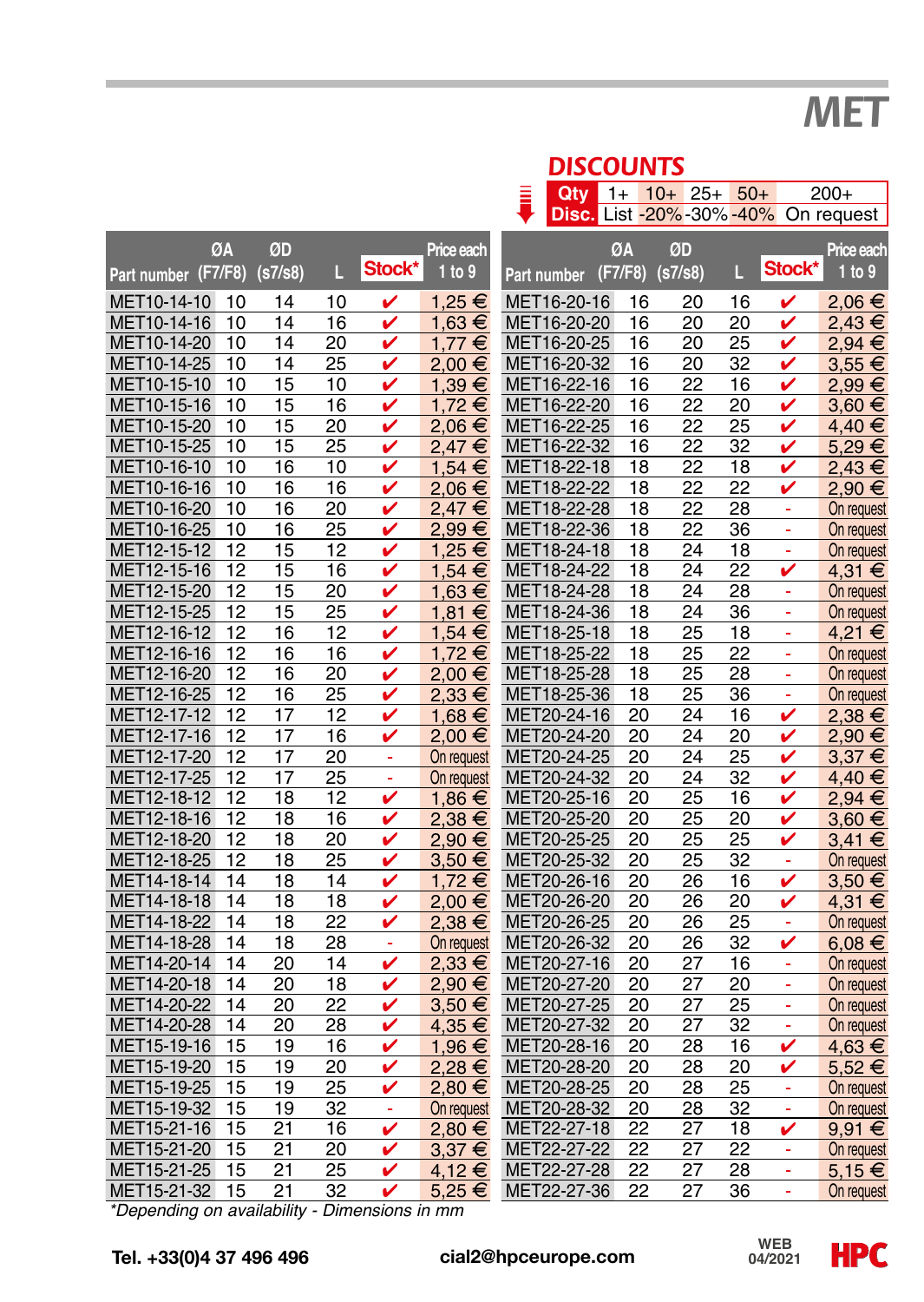# *Cylindrical bush*

## *MET* **Self-lubricating sintered bronze**

#### *- Bronze bush*

- *Material:*
- *Bronze BP25 / Sint A50/A51*
- *Max. linear speed: 6m/s*
- *Working temp. from -5°C to +90°C*
- *Impregnation oil: ISO 100*



|   | DISCOUNTS                                     |      |         |       |       |        |                              | <b>DISCOUNTS</b>    |       |         |        |        |                      |  |
|---|-----------------------------------------------|------|---------|-------|-------|--------|------------------------------|---------------------|-------|---------|--------|--------|----------------------|--|
| Ī | Qtv                                           | $1+$ | $10+$   | $25+$ | $50+$ |        | $200+$                       | Ξ                   | Oty   | $1+$    | $10+$  |        | $25+$                |  |
|   | Disc.                                         |      |         |       |       |        | List -20%-30%-40% On request |                     | Disc. | List    | $-20%$ |        | On request           |  |
|   |                                               | ØA   | ØD      |       |       |        |                              |                     | ØA    | ØD      |        |        |                      |  |
|   |                                               |      | (s7/s8) |       | П.    | Stock* | Price each<br>1 to 9         |                     |       | (s7/s8) | Ш      | Stock* | Price each<br>1 to 9 |  |
|   | Part number (F7/F8)                           |      |         |       |       |        |                              | Part number (F7/F8) |       |         |        |        |                      |  |
|   | MET22-28-18                                   | 22   |         | 28    | 18    | Ξ      | On request                   | MET30-38-24         | 30    | 38      | 24     | ✓      | 5,49€                |  |
|   | MET22-28-22                                   | 22   |         | 28    | 22    | ✓      | 4,91 €                       | MET30-38-30         | 30    | 38      | 30     | ✓      | 6,57€                |  |
|   | MET22-28-28                                   | 22   |         | 28    | 28    | ä,     | 6.19€                        | MET30-38-38         | 30    | 38      | 38     | v      | 8.19€                |  |
|   | MET22-28-36                                   | 22   |         | 28    | 36    | ä,     | On request                   | MET32-38-20         | 32    | 38      | 20     | v      | $3.77 \in$           |  |
|   | MET22-29-18                                   | 22   |         | 29    | 18    |        | On request                   | MET32-38-25         | 32    | 38      | 25     |        | On request           |  |
|   | MET22-29-22                                   | 22   |         | 29    | 22    | Ξ      | On request                   | MET32-38-32         | 32    | 38      | 32     | v      | 5.73 €               |  |
|   | MET22-29-28                                   | 22   |         | 29    | 28    | ä,     | On request                   | MET32-38-40         | 32    | 38      | 40     | ÷      | $6,89 \in$           |  |
|   | MET22-29-36                                   | 22   |         | 29    | 36    | ä,     | On request                   | MET32-38-50         | 32    | 38      | 50     | ÷,     | 8.79€                |  |
|   | MET25-30-20                                   | 25   |         | 30    | 20    | v      | 4,25 €                       | MET32-40-20         | 32    | 40      | 20     | v      | 4,94 €               |  |
|   | MET25-30-25                                   | 25   |         | 30    | 25    | v      | 5.19€                        | MET32-40-25         | 32    | 40      | 25     | ä,     | On request           |  |
|   | MET25-30-32                                   | 25   |         | 30    | 32    | ä,     | On request                   | MET32-40-32         | 32    | 40      | 32     |        | On request           |  |
|   | MET25-30-40                                   | 25   |         | 30    | 40    | v      | 7,59€                        | MET32-40-40         | 32    | 40      | 40     | ✓      | $9.41 \in$           |  |
|   | MET25-32-20                                   | 25   |         | 32    | 20    |        | 5,90 €                       | MET32-40-50         | 32    | 40      | 50     |        | On request           |  |
|   | MET25-32-25                                   | 25   |         | 32    | 25    | Ξ      | 7.40 €                       | MET35-44-22         | 35    | 44      | 22     |        | 7.16€                |  |
|   | MET25-32-32                                   | 25   |         | 32    | 32    | ✓      | 8.53 €                       | MET35-44-28         | 35    | 44      | 28     | ÷      | On request           |  |
|   | MET25-32-40                                   | 25   |         | 32    | 40    | v      | 10,54 €                      | MET35-44-35         | 35    | 44      | 35     | ۰      | 10,85 €              |  |
|   | MET28-32-22                                   | 28   |         | 32    | 22    | ä,     | On request                   | MET35-45-25         | 35    | 45      | 25     | ۰      | On request           |  |
|   | MET28-32-28                                   | 28   |         | 32    | 28    | ä,     | On request                   | MET35-45-35         | 35    | 45      | 35     | ä,     | On request           |  |
|   | MET28-32-36                                   | 28   |         | 32    | 36    | ä,     | On request                   | MET35-45-40         | 35    | 45      | 40     |        | On request           |  |
|   | MET28-32-45                                   | 28   |         | 32    | 45    | ä,     | On request                   | MET35-45-50         | 35    | 45      | 50     | ä,     | 17.67 €              |  |
|   | MET28-33-22                                   | 28   |         | 33    | 22    | ✓      | $5.05 \in$                   | MET36-42-22         | 36    | 42      | 22     | ä,     | On request           |  |
|   | MET28-33-28                                   | 28   |         | 33    | 28    | v      | 6.23 €                       | MET36-42-28         | 36    | 42      | 28     |        | On request           |  |
|   | MET28-33-36                                   | 28   |         | 33    | 36    | ÷      | On request                   | MET36-42-36         | 36    | 42      | 36     | v      | 7.41 €               |  |
|   | MET28-33-45                                   | 28   |         | 33    | 45    | Ξ      | On request                   | MET36-42-45         | 36    | 42      | 45     | ÷      | On request           |  |
|   | MET28-36-22                                   | 28   |         | 36    | 22    | v      | 8,10€                        | MET36-45-22         | 36    | 45      | 22     | ۰      | On request           |  |
|   | MET28-36-28                                   | 28   |         | 36    | 28    | ä,     | On request                   | MET36-45-28         | 36    | 45      | 28     | ٠      | On request           |  |
|   | MET28-36-36                                   | 28   |         | 36    | 36    | ä,     | 12.09 €                      | MET36-45-36         | 36    | 45      | 36     | ä,     | On request           |  |
|   | MET28-36-45                                   | 28   |         | 36    | 45    |        | On request                   | MET36-45-45         | 36    | 45      | 45     | ÷,     | On request           |  |
|   | *Depending on availability - Dimensions in mm |      |         |       |       |        |                              |                     |       |         |        |        |                      |  |

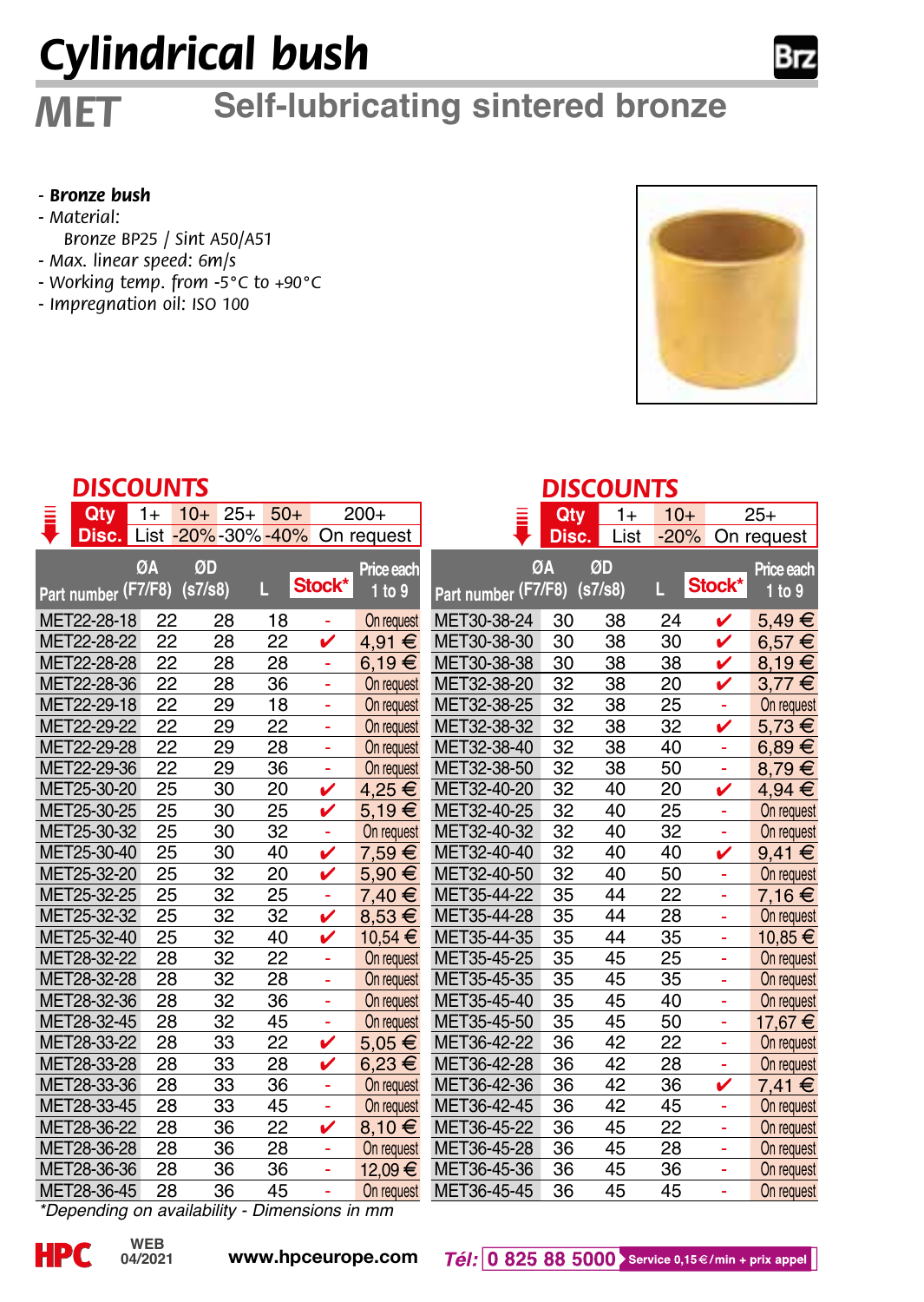*MET*



|                                               |       | <b>DISCOUNTS</b> |        |        |            |                     |            | <b>DISCOUNTS</b> |        |        |             |
|-----------------------------------------------|-------|------------------|--------|--------|------------|---------------------|------------|------------------|--------|--------|-------------|
| Ξ                                             | Qty   | $1+$             | $10+$  |        | $25+$      |                     | <b>Qty</b> | $1+$             | $10+$  |        | $25+$       |
|                                               | Disc. | List             | $-20%$ |        | On request |                     | Disc.      | List             | $-20%$ |        | On request  |
|                                               | ØA    | ØD               |        |        | Price each | ØΑ                  |            | ØD               |        |        | Price each  |
| Part number (F7/F8)                           |       | (s7/s8)          | п      | Stock* | 1 to 9     | Part number (F7/F8) |            | (s7/s8)          | Ш      | Stock* | 1 to 9      |
|                                               |       |                  |        |        |            |                     |            |                  |        |        |             |
| MET38-44-25                                   | 38    | 44               | 25     | ä,     | On request | MET50-56-50         | 50         | 56               | 50     | ä,     | On request  |
| MET38-44-35                                   | 38    | 44               | 35     | v      | 8.10€      | MET50-56-63         | 50         | 56               | 63     | v      | 20.28 €     |
| MET38-44-45                                   | 38    | 44               | 45     | ä,     | On request | MET50-60-32         | 50         | 60               | 32     | ä,     | On request  |
| MET40-46-25                                   | 40    | 46               | 25     | ä,     | On request | MET50-60-40         | 50         | 60               | 40     | ä,     | On request  |
| MET40-46-32                                   | 40    | 46               | 32     | v      | 7,38 €     | MET50-60-50         | 50         | 60               | 50     | ä,     | $30,89 \in$ |
| MET40-46-40                                   | 40    | 46               | 40     | ä,     | $9,13 \in$ | MET50-60-63         | 50         | 60               | 63     | ä,     | On request  |
| MET40-46-50                                   | 40    | 46               | 50     | v      | 11,25 €    | MET55-65-40         | 55         | 65               | 40     | v      | 34.68 €     |
| MET40-50-25                                   | 40    | 50               | 25     | ÷,     | On request | MET55-65-55         | 55         | 65               | 55     | ٠      | On request  |
| MET40-50-32                                   | 40    | 50               | 32     | ٠      | 12,81 €    | MET55-65-70         | 55         | 65               | 70     | ä,     | On request  |
| MET40-50-40                                   | 40    | 50               | 40     | v      | 16,18€     | MET60-70-50         | 60         | 70               | 50     | ä,     | On request  |
| MET40-50-50                                   | 40    | 50               | 50     | ä,     | On request | MET60-70-60         | 60         | 70               | 60     | ä,     | On request  |
| MET45-51-28                                   | 45    | 51               | 28     | ä,     | 7,16€      | MET60-70-90         | 60         | 70               | 90     | ä,     | On request  |
| MET45-51-36                                   | 45    | 51               | 36     | ä,     | On request | MET60-70-120        | 60         | 70               | 120    | ä,     | On request  |
| MET45-51-45                                   | 45    | 51               | 45     | ä,     | 12,05 €    | MET60-72-50         | 60         | 72               | 50     | ä,     | On request  |
| MET45-51-56                                   | 45    | 51               | 56     | ٠      | On request | MET60-72-60         | 60         | $\overline{72}$  | 60     | ä,     | On request  |
| MET45-55-35                                   | 45    | 55               | 35     | ÷,     | On request | MET60-72-70         | 60         | 72               | 70     | ä,     | On request  |
| MET45-55-55                                   | 45    | 55               | 55     | ÷,     | On request | MET60-80-90         | 60         | 80               | 90     | ä,     | On request  |
| MET45-55-65                                   | 45    | 55               | 65     | ٠      | On request | MET60-80-120        | 60         | 80               | 120    | ä,     | 174,98€     |
| MET45-56-28                                   | 45    | 56               | 28     | ÷,     | On request | MET63-70-40         | 63         | 70               | 40     | ä,     | On request  |
| MET45-56-36                                   | 45    | 56               | 36     | ٠      | On request | MET63-70-50         | 63         | 70               | 50     | ä,     | On request  |
| MET45-56-45                                   | 45    | 56               | 45     | ä,     | On request | MET70-80-90         | 70         | 80               | 90     | ä,     | 97.46 €     |
| MET45-56-56                                   | 45    | 56               | 56     | ä,     | On request | MET70-80-120        | 70         | 80               | 120    | ä,     | 117,81€     |
| MET50-56-32                                   | 50    | 56               | 32     | ٠      | On request | MET80-100-120       | 80         | 100              | 120    | ä,     | 228.66 €    |
| MET50-56-40                                   | 50    | 56               | 40     | ٠      | On request | MET100-120-120      | 100        | 120              | 120    | ä,     | 279,55 €    |
| *Depending on availability - Dimensions in mm |       |                  |        |        |            |                     |            |                  |        |        |             |

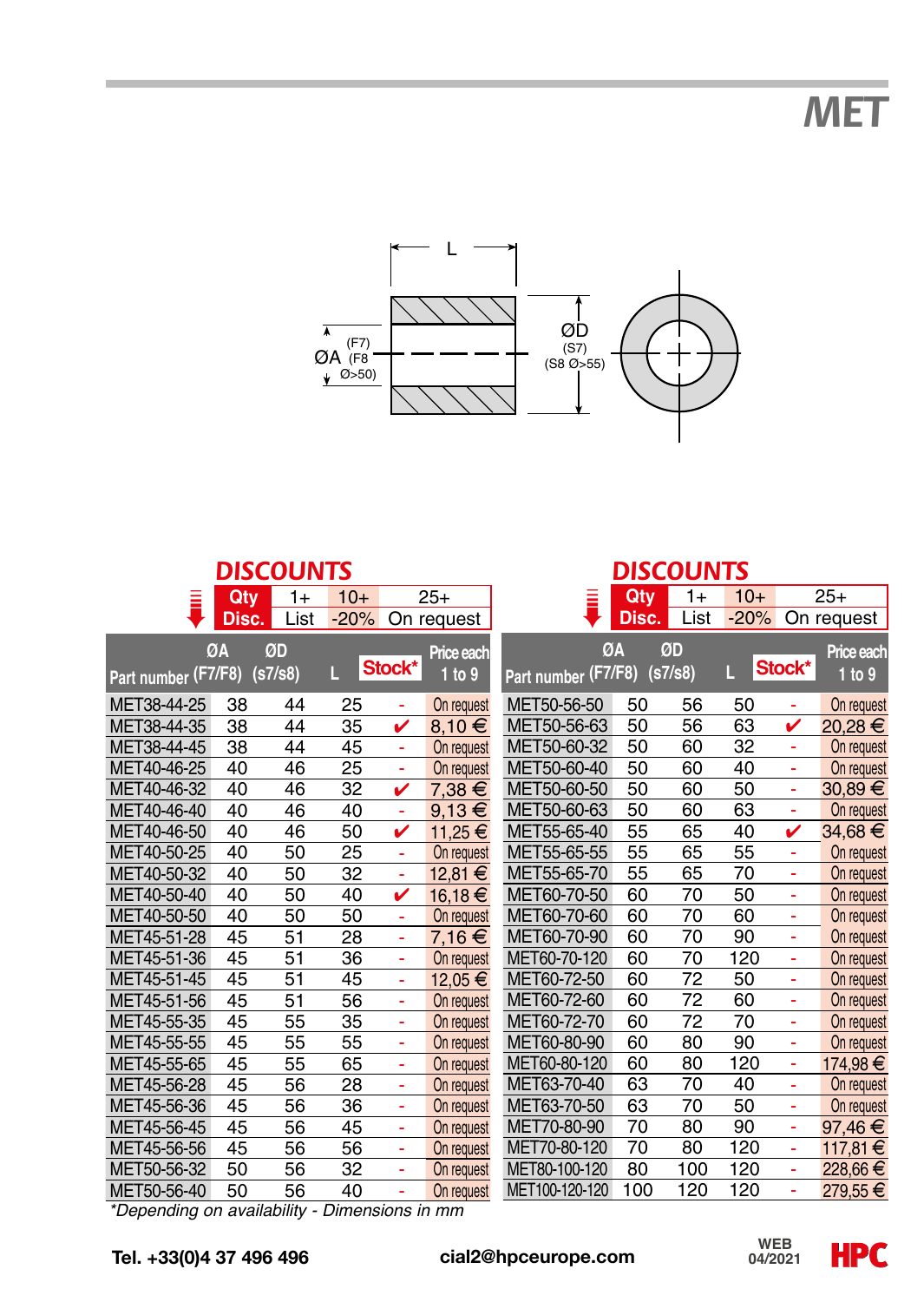# *Cylindrical bushing*



## *METC* **Self-lubricating sintered bronze**

#### *- Bronze bushing*

- *Material:*
- *Bronze BP25 / Sint A50/A51*
- *Max. linear speed: 6m/s*
- *Working temp. from -5°C to +100°C*
- *Impregnation oil: ISO 100*





#### *DISCOUNTS*

| Qtv               | $1+$ | $10+$ | $25+$        | $50+$                     |        | $200+$     | Qty          | $1+$ |
|-------------------|------|-------|--------------|---------------------------|--------|------------|--------------|------|
| Disc.             | List |       | -20%-30%-40% |                           |        | On request | Disc.        | List |
|                   | ØΔ   | ØD    |              | M<br>ØD1                  |        | Price each |              | ØA   |
| Part number       | (F8) | (s8)  | П            | $($ is13 $)$<br>$(i$ s14) | Stock* | to 9       | Part number  | (F8) |
| METC3-6-4         | 3    | 6     | 4            | 9<br>1,5                  | v      | $0.97 \in$ | METC12-15-12 | 12   |
| METC3-6-6         | 3    | 6     | 6            | 9<br>1,5                  |        | €<br>0,97  | METC12-15-16 | 12   |
| METC3-6-10        | 3    | 6     | 10           | 9<br>1,5                  | v      | 1.07<br>€  | METC12-15-20 | 12   |
| <b>METC4-8-4</b>  | 4    | 8     | 4            | 12<br>2,0                 | v      | 1.07<br>€  | METC12-17-12 | 12   |
| <b>METC4-8-8</b>  | 4    | 8     | 8            | 12<br>2,0                 | ✓      | 1,16€      | METC12-17-16 | 12   |
| <b>METC4-8-12</b> | 4    | 8     | 12           | 12<br>2,0                 | v      | 1.25<br>€  | METC12-17-20 | 12   |
| METC6-10-6        | 6    | 10    | 6            | 2,0<br>14                 | v      | €<br>1.21  | METC12-17-25 | 12   |
| METC6-10-10       | 6    | 10    | 10           | 14<br>2,0                 | v      | 1.21<br>€  | METC12-18-8  | 12   |
| METC6-10-16       | 6    | 10    | 16           | 2,0<br>14                 |        | 1.44<br>€  | METC12-18-12 | 12   |
| METC8-12-8        | 8    | 12    | 8            | 16<br>2.0                 | v      | 1.25<br>€  | METC12-18-20 | 12   |
| METC8-12-12       | 8    | 12    | 12           | 2,0<br>16                 | v      | 1,39<br>€  | METC14-18-14 | 14   |
| METC8-12-16       | 8    | 12    | 16           | 2,0<br>16                 | v      | 1,59<br>€  | METC14-18-18 | 14   |
| <b>METC9-14-6</b> | 9    | 14    | 6            | 19<br>2,5                 | ٠      | On request | METC14-18-22 | 14   |
| METC9-14-10       | 9    | 14    | 10           | 19<br>2,5                 | ä,     | On request | METC14-20-14 | 14   |
| METC9-14-14       | 9    | 14    | 14           | 2,5<br>19                 | v      | 1.81<br>€  | METC14-20-18 | 14   |
| METC10-13-10      | 10   | 13    | 10           | 1,5<br>16                 | v      | 1,25<br>€  | METC14-20-22 | 14   |
| METC10-13-16      | 10   | 13    | 16           | 1,5<br>16                 | v      | €<br>1.49  | METC14-20-28 | 14   |
| METC10-13-20      | 10   | 13    | 20           | 16<br>1,5                 | ✓      | $1,63 \in$ | METC15-19-16 | 15   |
| METC10-15-10      | 10   | 15    | 10           | 20<br>2,5                 | v      | 1.68<br>€  | METC15-19-20 | 15   |
| METC10-15-16      | 10   | 15    | 16           | 2,5<br>20                 | v      | 2.06<br>€  | METC15-19-25 | 15   |
| METC10-15-20      | 10   | 15    | 20           | 20<br>2,5                 | v      | 2,38€      | METC15-21-16 | 15   |
| METC10-16-8       | 10   | 16    | 8            | 22<br>3,0                 |        | 1.72<br>€  | METC15-21-20 | 15   |
| METC10-16-10      | 10   | 16    | 10           | 22<br>3,0                 | v      | 1,96<br>€  | METC15-21-25 | 15   |
| METC10-16-16      | 10   | 16    | 16           | 22<br>3,0                 | v      | 2,57<br>€  | METC15-21-32 | 15   |

#### *DISCOUNTS*

|                    | $200+$     | Qty          | $1+$ |      | $10+25+$              |          | $50+$     |        | 200+       |
|--------------------|------------|--------------|------|------|-----------------------|----------|-----------|--------|------------|
|                    | On request | Disc.        | List |      | $-20\% - 30\% - 40\%$ |          |           |        | On request |
|                    | Price each |              | ØΑ   | ØD   |                       | ØD1      | M         |        | Price each |
| Stock <sup>*</sup> | 1 to 9     | Part number  | (F8) | (s8) | L                     | $($ is13 | $($ is14) | Stock* | to 9       |
|                    | $0.97 \in$ | METC12-15-12 | 12   | 15   | 12                    | 18       | 1,5       |        | 1,44 €     |
|                    | $0.97 \in$ | METC12-15-16 | 12   | 15   | 16                    | 18       | 1,5       |        | 1,44<br>€  |
| ✓                  | €<br>1,07  | METC12-15-20 | 12   | 15   | 20                    | 18       | 1,5       | v      | 1.77<br>€  |
| v                  | €<br>1.07  | METC12-17-12 | 12   | 17   | 12                    | 22       | 2,5       | v      | €<br>1,96  |
| v                  | 1,16 €     | METC12-17-16 | 12   | 17   | 16                    | 22       | 2,5       | v      | €<br>2,33  |
| v                  | 1,25 €     | METC12-17-20 | 12   | 17   | 20                    | 22       | 2,5       | v      | €<br>2.75  |
| v                  | €<br>1,21  | METC12-17-25 | 12   | 17   | 25                    | 22       | 2,5       | v      | 3.22<br>€  |
| v                  | €<br>1,21  | METC12-18-8  | 12   | 18   | 8                     | 24       | 3,0       | v      | €<br>1,91  |
| ✓                  | $1,44 \in$ | METC12-18-12 | 12   | 18   | 12                    | 24       | 3,0       | v      | €<br>2,38  |
| v                  | 1,25 €     | METC12-18-20 | 12   | 18   | 20                    | 24       | 3,0       | v      | €<br>3,37  |
| ✓                  | $1,39 \in$ | METC14-18-14 | 14   | 18   | 14                    | 22       | 2,0       | v      | €<br>1.86  |
| v                  | €<br>1,59  | METC14-18-18 | 14   | 18   | 18                    | 22       | 2,0       | v      | 2,24<br>€  |
| ۰                  | On request | METC14-18-22 | 14   | 18   | 22                    | 22       | 2,0       | v      | 2,62<br>€  |
|                    | On request | METC14-20-14 | 14   | 20   | 14                    | 26       | 3,0       | v      | €<br>2,90  |
| ✓                  | €<br>1.81  | METC14-20-18 | 14   | 20   | 18                    | 26       | 3,0       | v      | 3,50<br>€  |
|                    | 1,25 €     | METC14-20-22 | 14   | 20   | 22                    | 26       | 3,0       | v      | €<br>3,93  |
| v                  | €<br>1,49  | METC14-20-28 | 14   | 20   | 28                    | 26       | 3,0       | v      | €<br>4,78  |
| v                  | $1,63 \in$ | METC15-19-16 | 15   | 19   | 16                    | 23       | 2,0       | v      | 2,15€      |
| v                  | 1,68 €     | METC15-19-20 | 15   | 19   | 20                    | 23       | 2,0       | v      | 2.57 €     |
| v                  | 2,06€      | METC15-19-25 | 15   | 19   | 25                    | 23       | 2,0       | ÷      | On request |
| v                  | 2,38€      | METC15-21-16 | 15   | 21   | 16                    | 27       | 3,0       | v      | $3,37 \in$ |
| v                  | 1,72 €     | METC15-21-20 | 15   | 21   | 20                    | 27       | 3,0       | ä,     | On request |
| v                  | 1,96 €     | METC15-21-25 | 15   | 21   | 25                    | 27       | 3,0       | v      | 4.68 €     |
| v                  | 2,57€      | METC15-21-32 | 15   | 21   | 32                    | 27       | 3,0       | v      | 5,81 $∈$   |

*\*Depending on availability - Dimensions in mm*

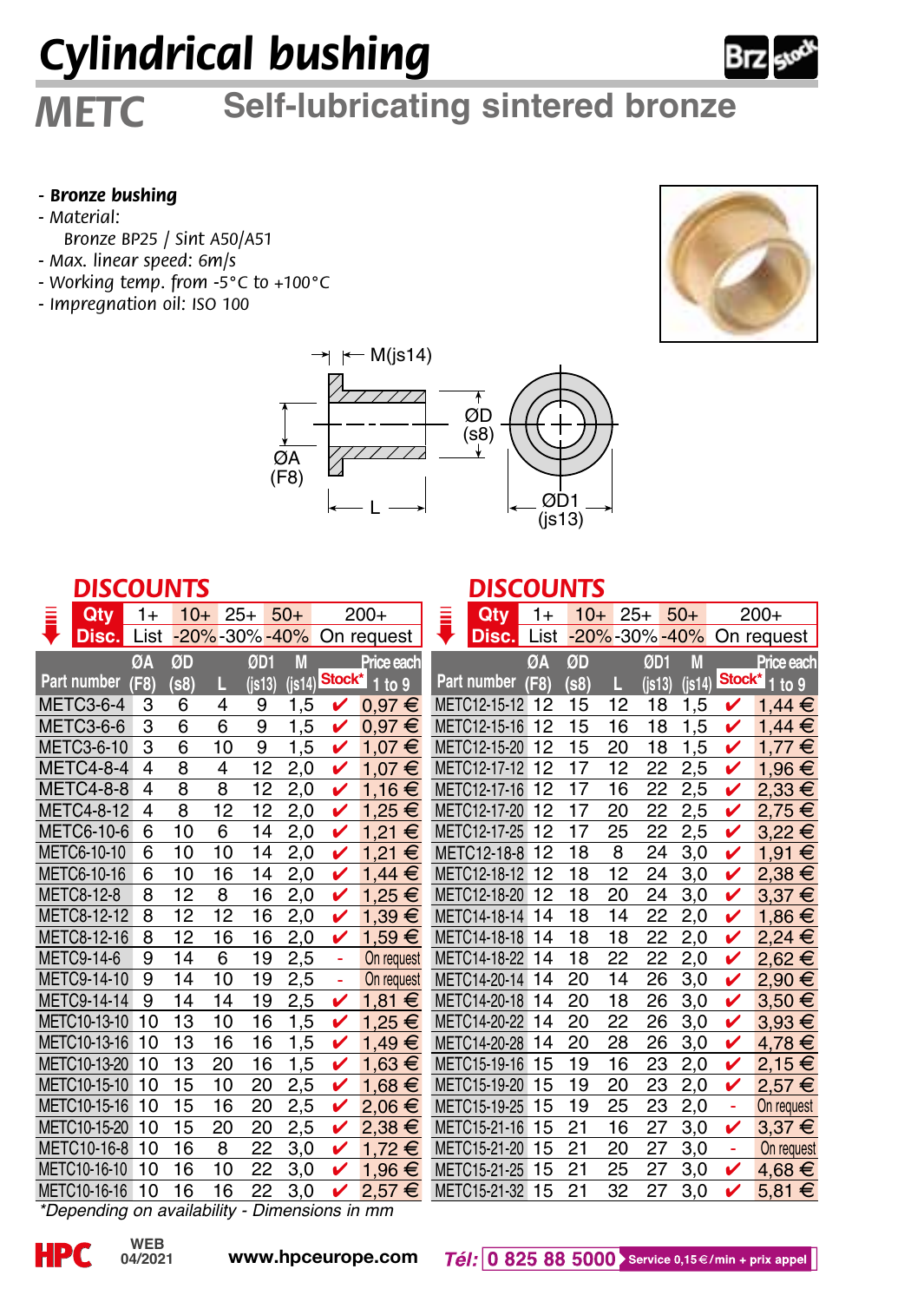*METC*

#### *DISCOUNTS*

| Qty                                           | $1+$ |          |                 | $10+25+50+$     |            |        | $200+$                       |                                    |      |          |                  |              |            |          |                           |
|-----------------------------------------------|------|----------|-----------------|-----------------|------------|--------|------------------------------|------------------------------------|------|----------|------------------|--------------|------------|----------|---------------------------|
| Disc.                                         |      |          |                 |                 |            |        | List -20%-30%-40% On request |                                    |      |          |                  |              |            |          |                           |
|                                               | ØA   | ØD       |                 | ØD1             | M          |        | Price each                   |                                    |      |          |                  |              |            |          |                           |
| Part number (F8)                              |      | (s8)     | П               | $($ is13)       | $($ is14   |        | Stock* 1 to 9                |                                    |      |          |                  |              |            |          |                           |
| METC16-20-16 16                               |      | 20       | 16              | 24              | 2,0        | v      | 2,28€                        |                                    |      |          |                  |              |            |          |                           |
| METC16-20-20 16                               |      | 20       | 20              | 24              | 2,0        | ✓      | 2,71 €                       |                                    |      |          | <b>DISCOUNTS</b> |              |            |          |                           |
| METC16-20-25 16                               |      | 20       | 25              | 24              | 2,0        | v      | 3,13€                        |                                    |      |          |                  |              |            |          |                           |
| METC16-22-16 16                               |      | 22       | 16              | 28              | 3,0        | v      | 3,60 €                       |                                    |      | Qtv      | $1+$             | $10+$        |            |          | $25+$                     |
| METC16-22-20 16                               |      | 22       | 20              | 28              | 3,0        | v      | 4,25 €                       |                                    |      | Disc.    | List             | $-20%$       |            |          | On request                |
| METC16-22-25 16                               |      | 22       | 25              | 28              | 3,0        | v      | 4,87 €                       |                                    | ØA   | ØD       |                  | ØD1          | M          |          | Price each                |
| METC16-22-32 16                               |      | 22       | 32              | 28              | 3,0        | v      | 5,76€                        | Part number                        | (F8) | (s8)     | Ш                | $($ is13 $)$ | (js14)     |          | Stock <sup>*</sup> 1 to 9 |
| METC18-22-18 18                               |      | 22       | 18              | 26              | 2,0        | v      | 2,71€                        | METC30-38-20 30                    |      | 38       | 20               | 46           | 4,0        | v        | 5,54 €                    |
| METC18-22-22 18                               |      | 22       | 22              | 26              | 2,0        | ä,     | $3,18 \in$                   | METC30-38-25 30                    |      | 38       | 25               | 46           | 4,0        | v        | 6,70€                     |
| METC18-22-28 18                               |      | 22       | 28              | 26              | 2,0        | v      | $3.74 \in$                   | METC30-38-30 30                    |      | 38       | 30               | 46           | 4.0        | v        | 7,61 €                    |
| METC18-24-18 18                               |      | 24       | 18              | 30              | 3,0        | v      | 4,21€                        | METC32-38-20 32                    |      | 38       | 20               | 44           | 3,0        | v        | 4,66 €                    |
| METC18-24-22 18                               |      | 24       | $\overline{22}$ | 30              | 3,0        | v      | 4,96€                        | METC32-38-25 32                    |      | 38       | 25               | 44           | 3,0        | v        | 5,43 €                    |
| METC18-24-28 18                               |      | 24       | 28              | 30              | 3,0        | v      | 5,99€                        | METC32-38-32 32                    |      | 38       | 32               | 44           | 3,0        | v        | $6,35 \in$                |
| METC20-24-16 20                               |      | 24       | 16              | 28              | 2,0        | v      | 2.71€                        | METC32-40-20 32                    |      | 40       | 20               | 48           | 4,0        | v        | $6.00 \in$                |
| METC20-24-20 20                               |      | 24       | 20              | 28              | 2,0        | v      | $3,13 \in$                   | METC32-40-25 32                    |      | 40       | 25               | 48           | 4,0        | ä,       | On request                |
| METC20-24-25 20                               |      | 24       | 25              | 28              | 2,0        | V      | $3,69 \in$                   | METC32-40-30 32                    |      | 40       | 30               | 48           | 4,0        | Ţ        | 8,25€                     |
| METC20-26-16 20                               |      | 26       | 16              | 32              | 3,0        | V      | 4,16€                        | METC32-40-32 32                    |      | 40       | 32               | 48           | 4,0        | v        | $8.49 \in$                |
| METC20-26-20 20                               |      | 26       | 20              | 32              | 3,0        | v      | 4,82 €                       | METC36-42-22 36                    |      | 42       | 22               | 48           | 3,0        | v        | $9,04 \in$                |
| METC20-26-25 20                               |      | 26       | 25              | 32              | 3,0        | v      | 5,90 €                       | METC36-42-28 36                    |      | 42       | 28               | 48           | 3,0        | v        | 6,70€                     |
| METC20-26-32 20                               |      | 26       | 32              | 32              | 3,0        | v      | 7,59 €                       | METC36-42-36 36                    |      | 42       | 36               | 48           | 3,0        | ä,       | On request                |
| METC22-27-18 22                               |      | 27       | 18              | 32              | 2,5        | V      | 4,02€                        | METC36-45-22 36                    |      | 45       | 22               | 54           | 4,5        | Ξ        | On request                |
| METC22-27-22 22                               |      | 27       | $\overline{22}$ | $\overline{32}$ | 2,5        | ä,     | On request                   | METC36-45-28 36                    |      | 45       | 28               | 54           | 4,5        | ä,       | On request                |
| METC22-27-28 22                               |      | 27       | 28              | 32              | 2,5        | ä,     | On request                   | METC36-45-36 36                    |      | 45       | 36               | 54           | 4,5        | ä,       | On request                |
| METC22-28-15 22                               |      | 28       | 15              | 34              | 3,0        | v      | 4,12€                        | METC40-46-25 40                    |      | 46       | 25               | 52           | 3,0        | v        | 6,57€                     |
| METC22-28-20 22                               |      | 28       | 20              | 34              | 3,0        | V      | $5,29 \in$                   | METC40-46-32 40                    |      | 46       | 32               | 52           | 3,0        | ÷.       | $8,13 \in$                |
| METC22-28-25 22                               |      | 28       | 25              | 34              | 3,0        | ä,     | On request                   | METC40-46-40 40                    |      | 46       | 40               | 52           | 3,0        | ÷<br>ä,  | 9,97€                     |
| METC22-28-30 22                               |      | 28       | 30              | 34              | 3,0        | ä,     | On request                   | METC40-50-25 40                    |      | 50       | 25               | 60           | 5,0        |          | 12,68 €                   |
| METC22-29-18 22<br>METC22-29-22 22            |      | 29       | 18              | 36              | 3,5        | ÷      | On request                   | METC40-50-32 40                    |      | 50       | 32               | 60           | 5,0        | v        | 15,44 €                   |
|                                               |      | 29       | 22              | 36              | 3,5        | ä      | $6,93 \in$                   | METC40-50-40 40                    |      | 50       | 40               | 60           | 5,0        | v        | 17,67€                    |
| METC22-29-28 22                               |      | 29       | 28              | 36              | 3,5        | ÷<br>v | $8,43 \in$                   | METC45-51-28 45                    |      | 51       | 28               | 57           | 3,0        | v        | 8,03€                     |
| METC22-29-36 22<br>METC25-30-20 25            |      | 29<br>30 | 36              | 36              | 3,5        | v      | 9,70€                        | METC45-51-36 45<br>METC45-51-45 45 |      | 51<br>51 | 36<br>45         | 57<br>57     | 3,0        | ÷,<br>÷, | On request                |
| METC25-30-25 25                               |      | 30       | 20<br>25        | 35<br>35        | 2,5<br>2,5 | v      | 4,82 €<br>5,52 €             | METC45-56-28 45                    |      | 56       | 28               | 67           | 3,0<br>5,5 | ÷,       | On request                |
| METC25-30-32 25                               |      | 30       | 32              | 35              | 2,5        | V      | $6,97 \in$                   | METC45-56-36 45                    |      |          | 36               | 67           | 5,5        | ä,       | On request<br>On request  |
| METC25-32-20 25                               |      | 32       | 20              | 39              | 3,5        | v      | 7,63 €                       | METC45-56-45 45                    |      | 56<br>56 | 45               | 67           | 5,5        | Ξ        | On request                |
| METC25-32-25 25                               |      | 32       | 25              | 39              | 3,5        | ä,     | On request                   | METC50-56-32 50                    |      | 56       | 32               | 62           | 3,0        | ä,       | On request                |
| METC25-32-32 25                               |      | 32       | 32              | 39              | 3,5        | v      | $9,84 \in$                   | METC50-56-40 50                    |      | 56       | 40               | 62           | 3,0        | ÷        | On request                |
| METC28-33-22 28                               |      | 33       | 22              | 38              | 2,5        | ä,     | 5,66 €                       | METC50-56-50 50                    |      | 56       | 50               | 62           | 3,0        | ä,       | On request                |
| METC28-33-28 28                               |      | 33       | 28              | 38              | 2,5        | ÷,     | On request                   | METC50-60-32 50                    |      | 60       | 32               | 70           | 5,0        | V        | 20,06€                    |
| METC28-33-36 28                               |      | 33       | 36              | 38              | 2,5        | ä,     | On request                   | METC50-60-40 50                    |      | 60       | 40               | 70           | 5,0        | v        | 31,54€                    |
| METC28-36-22 28                               |      | 36       | 22              | 44              | 4,0        | ÷,     | On request                   | METC50-60-50 50                    |      | 60       | 50               | 70           | 5,0        | ۰        | On request                |
| METC28-36-28 28                               |      | 36       | 28              | 44              | 4,0        | v      | 11,25 €                      | METC60-70-50 60                    |      | 70       | 50               | 80           | 5,0        | ä,       | 75,04€                    |
| METC28-36-36 28                               |      | 36       | 36              | 44              | 4.0        | ÷.     | 13,68 €                      | METC60-70-60 60                    |      | 70       | 60               | 80           | 5,0        | L,       | On request                |
| *Depending on availability - Dimensions in mm |      |          |                 |                 |            |        |                              |                                    |      |          |                  |              |            |          |                           |
|                                               |      |          |                 |                 |            |        |                              |                                    |      |          |                  |              |            |          |                           |

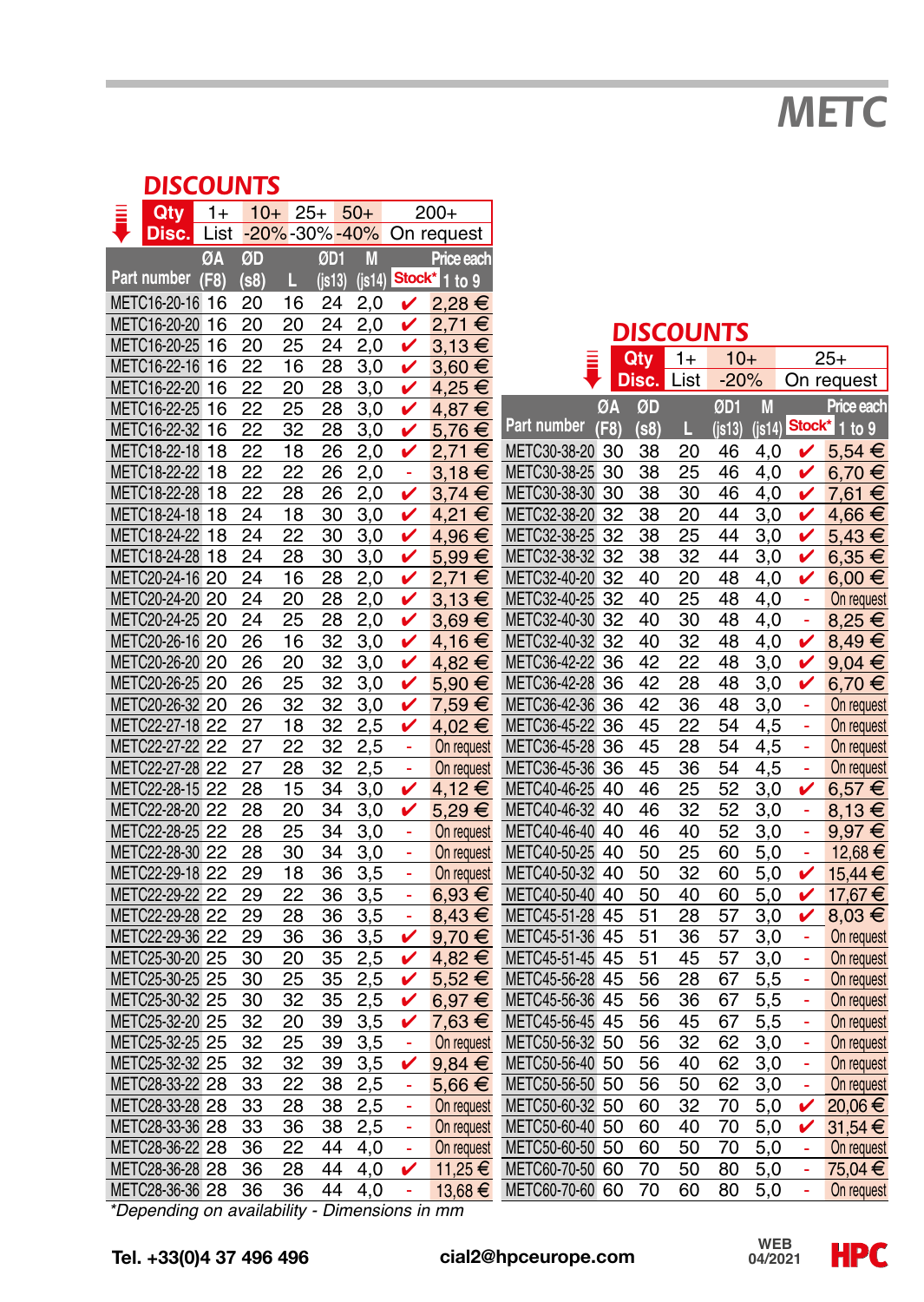# *Flanged cylindrical bearing*

## *MEFC* **Self-lubricating sintered ferrous alloy**

#### *- Ferrous alloy bearing*

- *Material:*
- *Iron FP20 / Sint A10*
- *Maximum linear speed: 4m/s*
- *Operating temp. from -5°C to +90°C*
- *Impregnation oil: ISO 100*





#### **A** *DISCOUNTS*

|              |         |         |    |        | <b>Qty</b><br>Ξ | $10+$<br>$1+$         | 25+                             |
|--------------|---------|---------|----|--------|-----------------|-----------------------|---------------------------------|
|              |         |         |    |        |                 | <b>Disc.</b> Net -20% | On request                      |
|              | ØA      | ØD      |    | ØD1    | M               |                       | Price each                      |
| Part N°      | (F7/F8) | (s7/s8) | L  | (i513) | $($ js14 $)$    |                       | 1 to 9                          |
| MEFC6-10-6   | 6       | 10      | 6  | 14     | 2               |                       | ◐<br>$0.96 \in$                 |
| MEFC6-10-10  | 6       | 10      | 10 | 14     | $\overline{2}$  |                       | ⋒<br>1,01 €                     |
| MEFC6-10-16  | 6       | 10      | 16 | 14     | $\overline{2}$  |                       | $\boldsymbol{\Omega}$<br>1,05 € |
| MEFC8-12-8   | 8       | 12      | 8  | 16     | $\overline{2}$  |                       | $\boldsymbol{\Omega}$<br>1,01 € |
| MEFC8-12-12  | 8       | 12      | 12 | 16     | $\overline{2}$  |                       | ➊<br>1,05 €                     |
| MEFC8-12-16  | 8       | 12      | 16 | 16     | $\overline{2}$  |                       | ۵<br>1,14€                      |
| MEFC10-13-10 | 10      | 13      | 10 | 16     | 1,5             |                       | Θ<br>1,01 €                     |
| MEFC10-13-16 | 10      | 13      | 16 | 16     | 1,5             |                       | Ø<br>1,05 €                     |
| MEFC10-15-10 | 10      | 15      | 10 | 20     | 2,5             |                       | Θ<br>1,14€                      |
| MEFC10-15-16 | 10      | 15      | 16 | 20     | 2,5             |                       | Θ<br>1,29 €                     |
| MEFC10-15-20 | 10      | 15      | 20 | 20     | 2,5             |                       | ۵<br>1,51 €                     |
| MEFC12-15-12 | 12      | 15      | 12 | 18     | 1,5             |                       | ۵<br>1,01 €                     |
| MEFC12-15-16 | 12      | 15      | 16 | 18     | 1,5             |                       | ۵<br>1,10 €                     |
| MEFC12-15-20 | 12      | 15      | 20 | 18     | 1,5             |                       | Ø<br>1,14€                      |
| MEFC12-17-12 | 12      | 17      | 12 | 22     | 2,5             |                       | ۵<br>$1,29 \in$                 |
| MEFC12-17-16 | 12      | 17      | 16 | 22     | 2,5             |                       | $\boldsymbol{\Omega}$<br>1,51 € |

*All dimensions in mm*

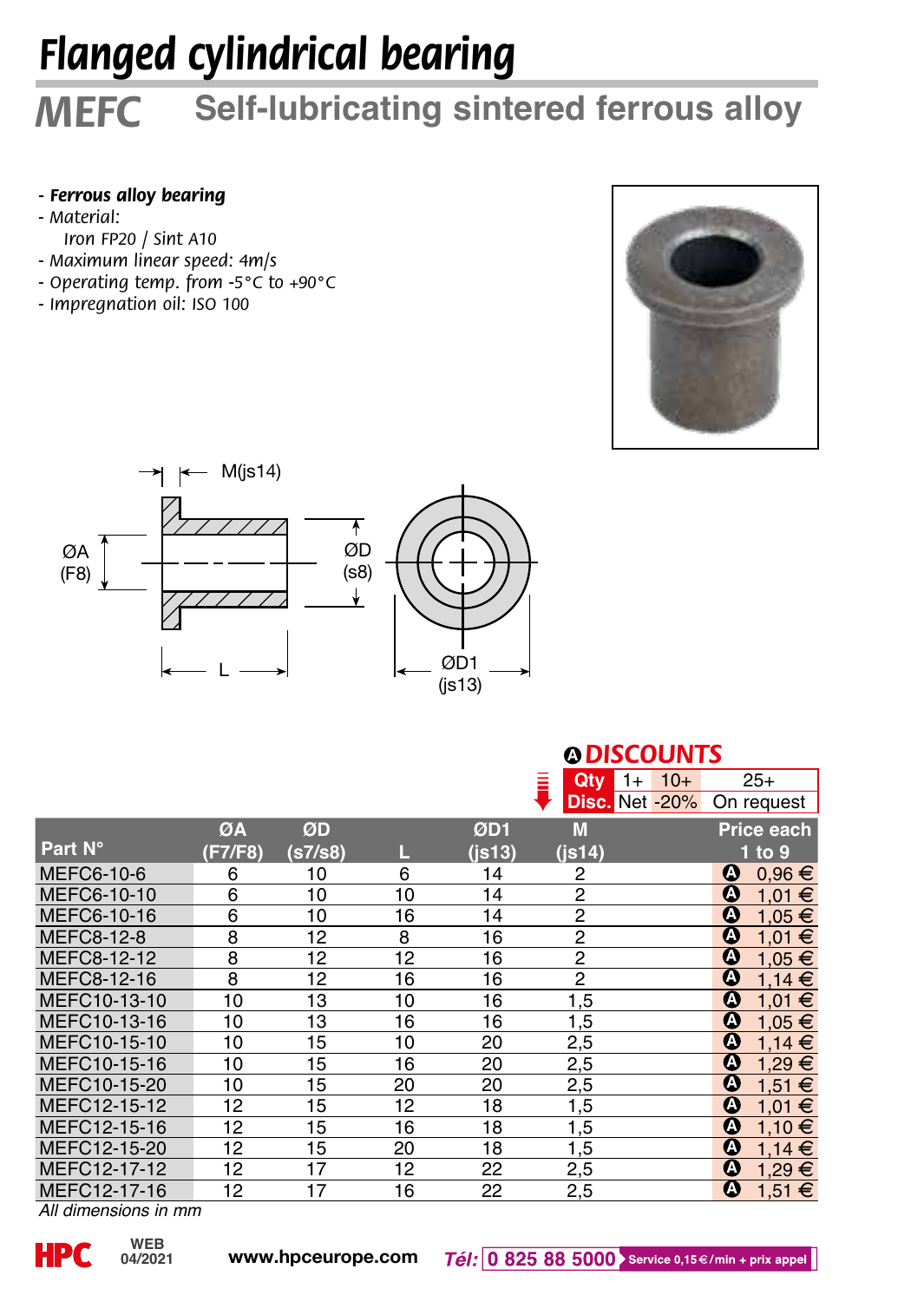*MEFC*

|              |                 |                  |                 |                 | © DISCOUNTS      |                                  |            |
|--------------|-----------------|------------------|-----------------|-----------------|------------------|----------------------------------|------------|
|              |                 |                  |                 | Qty             | $1+$<br>$10+25+$ | $50+$                            | $200+$     |
|              |                 |                  |                 |                 |                  | <b>Disc.</b> Prix -20% -30% -40% | On request |
|              | ØA              | ØD               |                 | ØD1             | M                |                                  | Price each |
| Part N°      | (F7/F8)         | (s7/s8)          | П.,             | $($ is13 $)$    | $($ is14 $)$     |                                  | 1 to 9     |
| MEFC14-18-14 | 14              | 18               | 14              | 22              | $\overline{2}$   | Ø                                | 1.24 €     |
| MEFC14-18-18 | 14              | 18               | 18              | 22              | $\overline{c}$   | $\boldsymbol{\Omega}$            | $1.42 \in$ |
| MEFC14-18-22 | 14              | 18               | 22              | 22              | $\overline{2}$   | ◑                                | 1,66 €     |
| MEFC16-20-16 | 16              | 20               | 16              | 24              | $\overline{2}$   | $\boldsymbol{\Omega}$            | $1.42 \in$ |
| MEFC16-20-20 | 16              | 20               | 20              | 24              | $\overline{2}$   | $\boldsymbol{\Omega}$            | 1,66 €     |
| MEFC16-22-16 | 16              | 22               | 16              | 28              | $\overline{3}$   | $\boldsymbol{\Omega}$            | 2,25€      |
| MEFC16-22-20 | 16              | 22               | 20              | 28              | 3                | ◑                                | 2,67€      |
| MEFC16-22-25 | 16              | 22               | 25              | 28              | 3                | $\boldsymbol{\Omega}$            | $3,04 \in$ |
| MEFC18-24-18 | $\overline{18}$ | $\overline{24}$  | 18              | 30              | 3                | $\boldsymbol{\Omega}$            | 2,67€      |
| MEFC18-24-22 | $\overline{18}$ | $\overline{24}$  | $\overline{22}$ | $\overline{30}$ | 3                | $\overline{\mathbf{o}}$          | $3.08 \in$ |
| MEFC20-24-16 | 20              | $\overline{2}$ 4 | 16              | 28              | $\overline{2}$   | $\boldsymbol{\Omega}$            | 1.79€      |
| MEFC20-24-20 | 20              | 24               | 20              | 28              | $\overline{2}$   | ◑                                | 2.06 €     |
| MEFC20-24-25 | 20              | 24               | 25              | 28              | $\overline{c}$   | ◑                                | 2.43€      |
| MEFC20-26-16 | 20              | 26               | 16              | 32              | 3                | $\boldsymbol{\Omega}$            | 2,62€      |
| MEFC20-26-20 | 20              | 26               | 20              | 32              | 3                | ⋒                                | $3.08 \in$ |
| MEFC20-26-25 | 20              | 26               | 25              | $\overline{32}$ | $\overline{3}$   | $\overline{\mathbf{o}}$          | $3.59 \in$ |
| MEFC22-29-18 | 22              | 29               | 18              | 36              | 3,5              | $\boldsymbol{\Omega}$            | 3.72€      |
| MEFC22-29-22 | 22              | 29               | 22              | 36              | 3,5              | $\boldsymbol{\Omega}$            | 4.23 €     |
| MEFC22-29-28 | 22              | 29               | 28              | 36              | 3,5              | $\boldsymbol{\Omega}$            | 4.87 €     |
| MEFC22-29-36 | 22              | 29               | 36              | 36              | 3,5              | $\boldsymbol{\Omega}$            | 5,89€      |
| MEFC25-30-20 | 25              | 30               | 20              | 35              | 2,5              | $\boldsymbol{\Omega}$            | $3.04 \in$ |
| MEFC25-30-32 | 25              | 30               | 32              | 35              | 2.5              | $\overline{\mathbf{o}}$          | 4.27 €     |
| MEFC25-32-25 | 25              | 32               | 25              | 39              | 3,5              | $\boldsymbol{\Omega}$            | 5,01 €     |
| MEFC25-32-32 | 25              | 32               | 32              | 39              | 3,5              | Ø                                | $6,07 \in$ |
| MEFC30-38-30 | 30              | 38               | 30              | 46              | 4                | $\Omega$                         | 4,85 €     |
| MEFC32-40-20 | 32              | 40               | 20              | 48              | $\overline{4}$   | $\bullet$                        | $3.68 \in$ |
| MEFC32-40-32 | 32              | 40               | 32              | 48              | $\overline{4}$   | $\bullet$                        | $5,42 \in$ |
| MEFC36-45-22 | 36              | 45               | 22              | 54              | 4.5              | $\overline{O}$                   | 5.37 €     |
| MEFC36-45-36 | 36              | 45               | 36              | 54              | 4,5              | $\overline{O}$                   | $8,18 \in$ |
| MEFC40-50-25 | 40              | 50               | 25              | 60              | 5                | $\boldsymbol{\Theta}$            | 7.70 €     |
| MEFC40-50-32 | 40              | 50               | 32              | 60              | $\overline{5}$   | $\Omega$                         | $9.53 \in$ |
| MEFC40-50-40 | 40              | 50               | 40              | 60              | 5                | $\boldsymbol{\Theta}$            | 10,96 €    |
| MEFC50-60-50 | 50              | 60               | 50              | 70              | 5                | $\boldsymbol{\Theta}$            | 25,68 €    |
| MEFC60-70-50 | 60              | 70               | 50              | 80              | $\overline{5}$   | $\boldsymbol{\Theta}$            | 32,57 €    |
| MEFC60-70-60 | 60              | 70               | 60              | 80              | 5                | $\mathbf 0$                      | 30,07€     |

*All dimensions in mm*

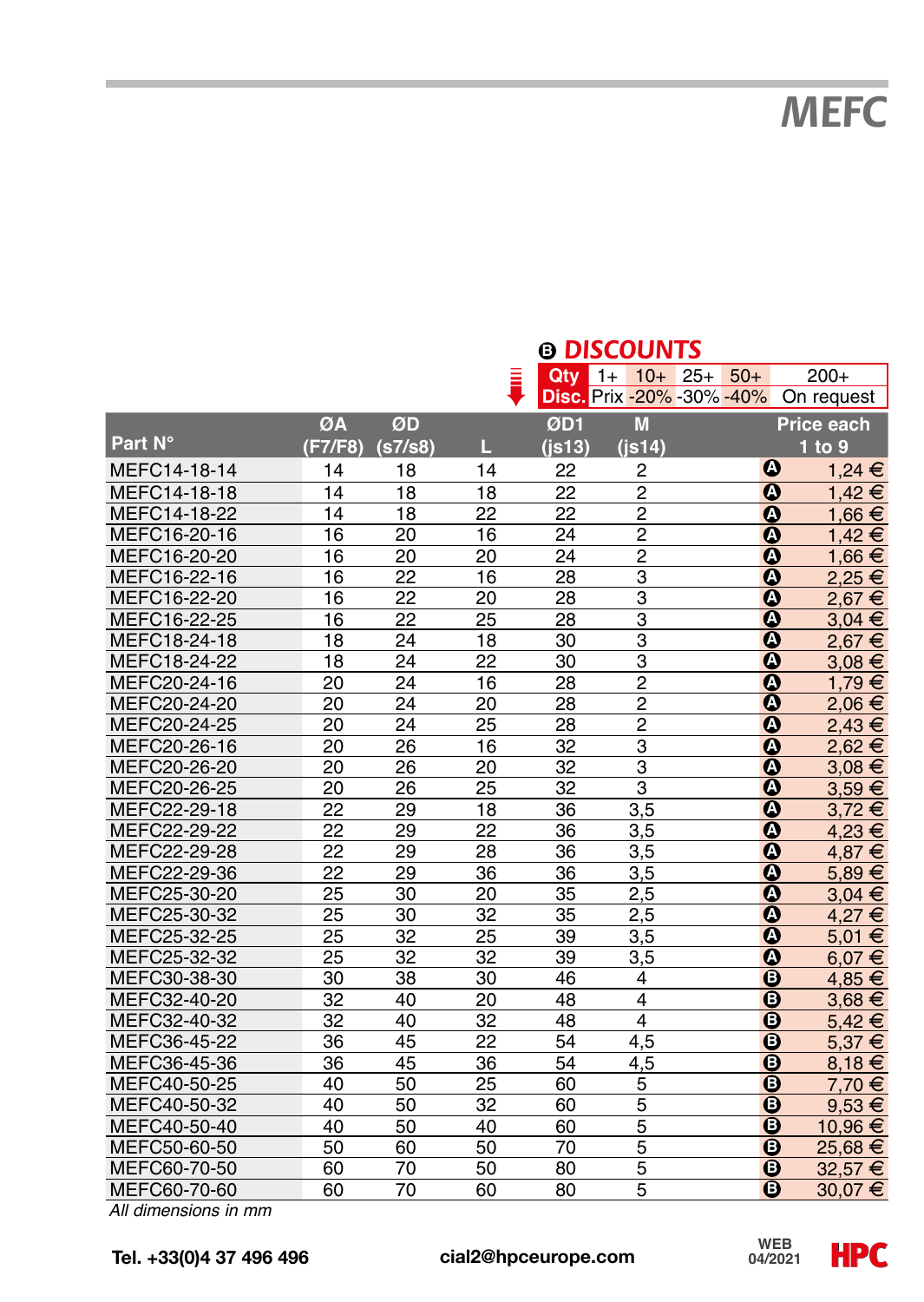# *Cylindrical bearing*

## *MEF* **Self-lubricating sintered ferrous alloy**

#### *- Ferrous alloy bearing*

- *Material:*
- *Iron FP20 / Sint A10*
- *Maximum linear speed: 4m/s*
- *Operating temp. from -5°C to +100°C*
- *Impregnation oil: ISO 100*







|            |                         |         | <b>DISCOUNTS</b> |                                 |            |
|------------|-------------------------|---------|------------------|---------------------------------|------------|
|            |                         |         |                  | $Qty$ 1+ 10+ 25+ 50+            | $200+$     |
|            |                         |         |                  | <b>Disc.</b> Net -20% -30% -40% | On request |
|            | ØA                      | ØD      |                  |                                 | Price each |
| Part N°    | (F7/F8)                 | (s7/s8) |                  |                                 | 1 to 9     |
| MEF3-6-4   | 3                       | 6       | 4                |                                 | $0.59 \in$ |
| MEF3-6-10  | 3                       | 6       | 10               |                                 | $0.68 \in$ |
| MEF6-9-6   | 6                       | 9       | 6                |                                 | $0,64 \in$ |
| MEF6-9-10  | 6                       | 9       | 10               |                                 | $0.78 \in$ |
| MEF6-9-12  | 6                       | 9       | 12               |                                 | $0,83 \in$ |
| MEF6-9-16  | 6                       | 9       | 16               |                                 | $0.87 \in$ |
| MEF6-10-6  | 6                       | 10      | 6                |                                 | $0,68 \in$ |
| MEF6-10-10 | 6                       | 10      | 10               |                                 | $0.87 \in$ |
| MEF6-10-16 | 6                       | 10      | 16               |                                 | $0.96 \in$ |
| MEF6-12-6  | 6                       | 12      | 6                |                                 | $0,83 \in$ |
| MEF8-11-8  | $\overline{\mathbf{8}}$ | 11      | $\overline{8}$   |                                 | $0,74 \in$ |
| MEF8-11-12 | 8                       | 11      | 12               |                                 | $0.87 \in$ |
| MEF8-11-16 | 8                       | 11      | 16               |                                 | $0.92 \in$ |
| MEF8-12-8  | 8                       | 12      | 8                |                                 | $0.83 \in$ |
| MEF8-12-12 | 8                       | 12      | 12               |                                 | $0.96 \in$ |
| MEF8-12-16 | 8                       | 12      | 16               |                                 | 1,05 €     |
| MEF8-12-20 | $\overline{8}$          | 12      | 20               |                                 | $1,14 \in$ |

*All dimensions in mm*

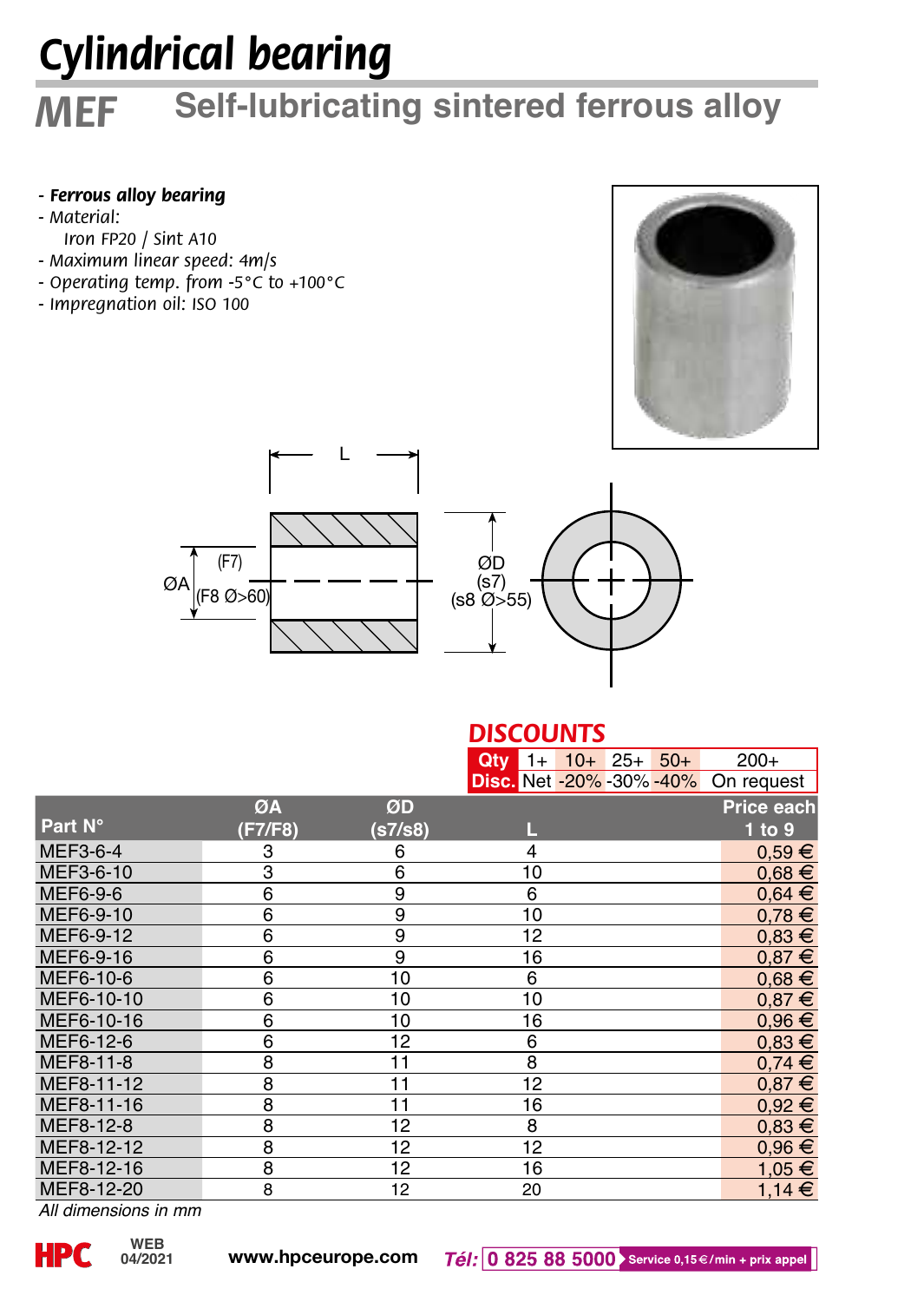## *MEF*

|             | ØA              | ØD              |    | Price each |
|-------------|-----------------|-----------------|----|------------|
| Part N°     | (F7/F8)         | (s7/s8)         | L  | $1$ to $9$ |
| MEF10-13-10 | 10              | 13              | 10 | $0,87 \in$ |
| MEF10-13-20 | 10              | 13              | 20 | 1,05 €     |
| MEF10-13-25 | 10              | $\overline{1}3$ | 25 | 1,20€      |
| MEF10-14-10 | 10              | 14              | 10 | 1.01 €     |
| MEF10-14-16 | 10              | 14              | 16 | 1,14€      |
| MEF10-14-20 | 10              | 14              | 20 | 1.24 €     |
| MEF10-15-10 | 10              | 15              | 10 | 1,01 €     |
| MEF12-15-12 | 12              | 15              | 12 | $0.96 \in$ |
| MEF12-15-16 | 12              | 15              | 16 | 1,01 €     |
| MEF12-15-20 | 12              | 15              | 20 | 1,14€      |
| MEF12-16-12 | 12              | 16              | 12 | 1,05 €     |
| MEF12-16-16 | 12              | 16              | 16 | 1,14€      |
| MEF12-16-20 | 12              | 16              | 20 | $1,24 \in$ |
| MEF12-16-25 | 12              | 16              | 25 | $1,51 \in$ |
| MEF12-17-12 | 12              | 17              | 12 | 1,20€      |
| MEF14-18-14 | 14              | 18              | 14 | 1,20€      |
| MEF14-18-18 | 14              | 18              | 18 | 1,29€      |
| MEF14-18-22 | 14              | 18              | 22 | 1,51 €     |
| MEF14-20-14 | 14              | 20              | 14 | 1,56 €     |
| MEF14-20-28 | 14              | 20              | 28 | 2,71€      |
| MEF15-19-16 | 15              | 19              | 16 | $1,24$ €   |
| MEF15-19-20 | 15              | 19              | 20 | $1,47 \in$ |
| MEF16-20-16 | 16              | 20              | 16 | 1,29€      |
| MEF16-20-20 | 16              | 20              | 20 | 1,56 €     |
| MEF16-20-25 | 16              | 20              | 25 | 1.88 €     |
| MEF16-20-32 | 16              | 20              | 32 | 2,34€      |
| MEF16-22-16 | 16              | 22              | 16 | 1,88€      |
| MEF16-22-20 | 16              | 22              | 20 | $2,30 \in$ |
| MEF16-22-25 | 16              | 22              | 25 | 2.71 €     |
| MEF18-22-18 | 18              | 22              | 18 | 1,56 €     |
| MEF18-22-22 | 18              | 22              | 22 | 1,88 €     |
| MEF18-24-22 | 18              | 24              | 22 | 2,71€      |
| MEF20-24-16 | 20              | 24              | 16 | 1,60 €     |
| MEF20-24-20 | 20              | 24              | 20 | 1,88€      |
| MEF20-24-25 | 20              | 24              | 25 | 2,21€      |
| MEF20-24-32 | 20              | 24              | 32 | 2,67€      |
| MEF20-26-16 | 20              | 26              | 16 | 2,25 €     |
| MEF20-26-20 | 20              | 26              | 20 | 2,62€      |
| MEF20-26-25 | 20              | 26              | 25 | 3,22€      |
| MEF20-26-32 | 20              | 26              | 32 | 3,96€      |
| MEF22-27-18 | 22              | 27              | 18 | 2,25€      |
| MEF22-27-22 | $\overline{22}$ | 27              | 22 | 2,58€      |
| MEF25-30-20 | 25              | 30              | 20 | 2,62€      |
| MEF25-30-25 | 25              | 30              | 25 | 3.17€      |
| MEF25-30-32 | 25              | 30              | 32 | $3,96 \in$ |
| MEF25-32-20 | 25              | 32              | 20 | $3,63 \in$ |
| MEF25-32-25 | 25              | 32              | 25 | 4,42€      |
| MEF25-32-32 | 25              | 32              | 32 | 5,28€      |

*All dimensions in mm*

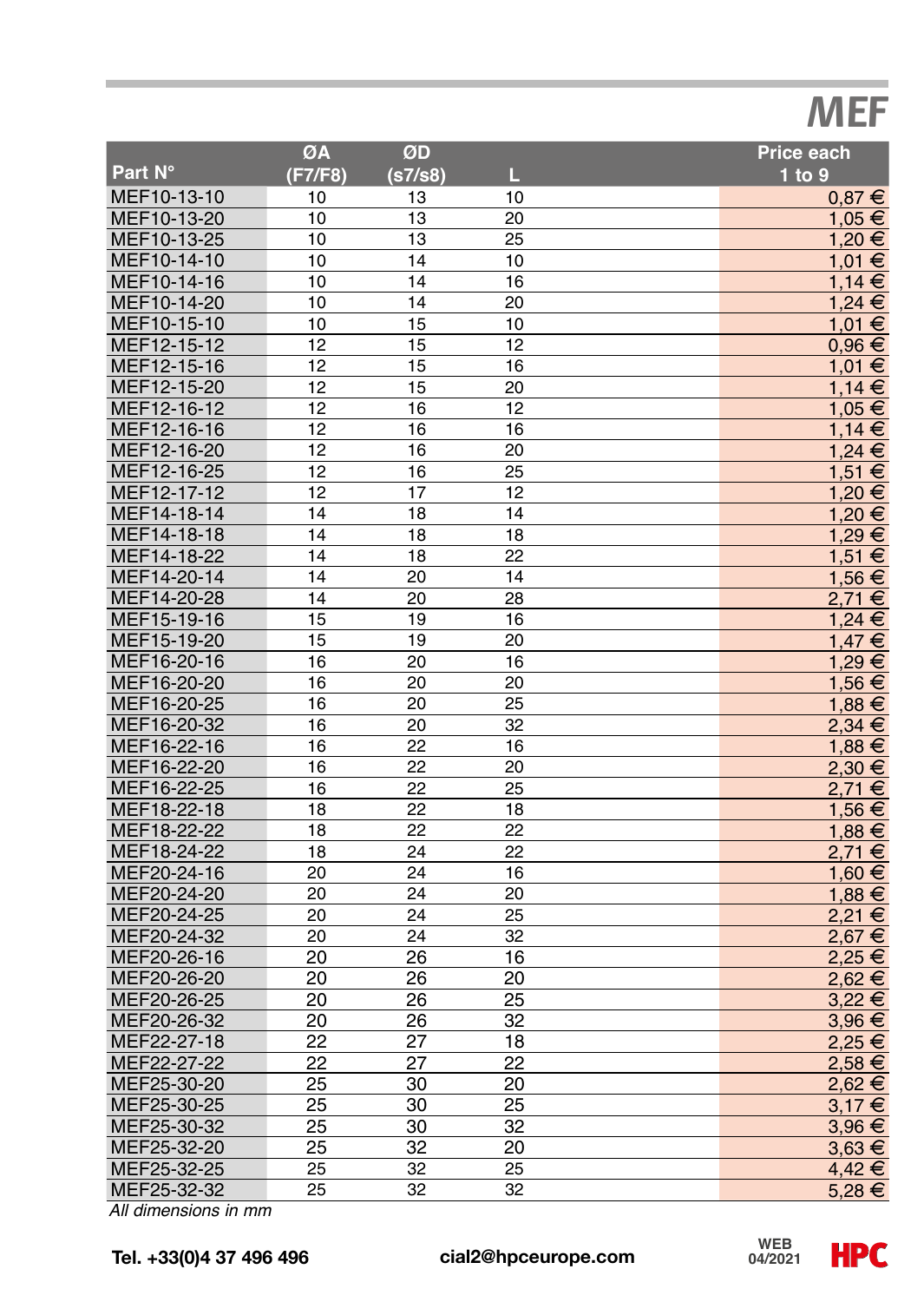# *Cylindrical bearing*

#### *MEF* **Self-lubricating sintered ferrous alloy**

#### *- Ferrous alloy bearing*

- *Material:*
- *Iron FP20 / Sint A10*
- *Maximum linear speed: 4m/s*
- *Operating temp. from -5°C to +90°C*
- *Impregnation oil: ISO 100*



|                |         |         |     | <b>REMISES</b>    |            |
|----------------|---------|---------|-----|-------------------|------------|
|                |         |         |     | $Qtv$ 1+<br>$10+$ | $25+$      |
|                |         |         |     | Disc. Net -20%    | On request |
|                | ØA      | ØD      |     |                   | Price each |
| Part N°        | (F7/F8) | (s7/s8) | П   |                   | 1 to 9     |
| MEF30-38-24    | 30      | 38      | 24  |                   | $3.31 \in$ |
| MEF30-38-30    | 30      | 38      | 30  |                   | $3,96 \in$ |
| MEF30-38-38    | 30      | 38      | 38  |                   | $5,00 \in$ |
| MEF32-38-32    | 32      | 38      | 32  |                   | $3,42 \in$ |
| MEF35-44-22    | 35      | 44      | 22  |                   | $4,38 \in$ |
| MEF35-44-28    | 35      | 44      | 28  |                   | $5,42 \in$ |
| MEF35-44-35    | 35      | 44      | 35  |                   | $6,35 \in$ |
| MEF36-42-22    | 36      | 42      | 22  |                   | $3.09 \in$ |
| MEF40-46-25    | 40      | 46      | 25  |                   | $3,62 \in$ |
| MEF40-46-32    | 40      | 46      | 32  |                   | 4,40 €     |
| MEF40-46-40    | 40      | 46      | 40  |                   | $5,33 \in$ |
| MEF40-50-25    | 40      | 50      | 25  |                   | $5,73 \in$ |
| MEF40-50-32    | 40      | 50      | 32  |                   | 7.22€      |
| MEF40-50-40    | 40      | 50      | 40  |                   | $8,93 \in$ |
| MEF40-50-50    | 40      | 50      | 50  |                   | 11,92 €    |
| MEF45-51-28    | 45      | 51      | 28  |                   | 4,29€      |
| MEF45-51-45    | 45      | 51      | 45  |                   | 7,10 €     |
| MEF45-55-35    | 45      | 55      | 35  |                   | $9,58 \in$ |
| MEF45-56-36    | 45      | 56      | 36  |                   | 10,59 €    |
| MEF50-56-32    | 50      | 56      | 32  |                   | $6,46 \in$ |
| MEF50-60-50    | 50      | 60      | 50  |                   | 24,30 €    |
| MEF60-70-60    | 60      | 70      | 60  |                   | 36.14 €    |
| MEF60-70-90    | 60      | 70      | 90  |                   | 46,48 €    |
| MEF80-100-120  | 80      | 100     | 120 |                   | 132,37 €   |
| MEF100-120-120 | 100     | 120     | 120 |                   | 161,79 €   |

*All dimensions in mm*

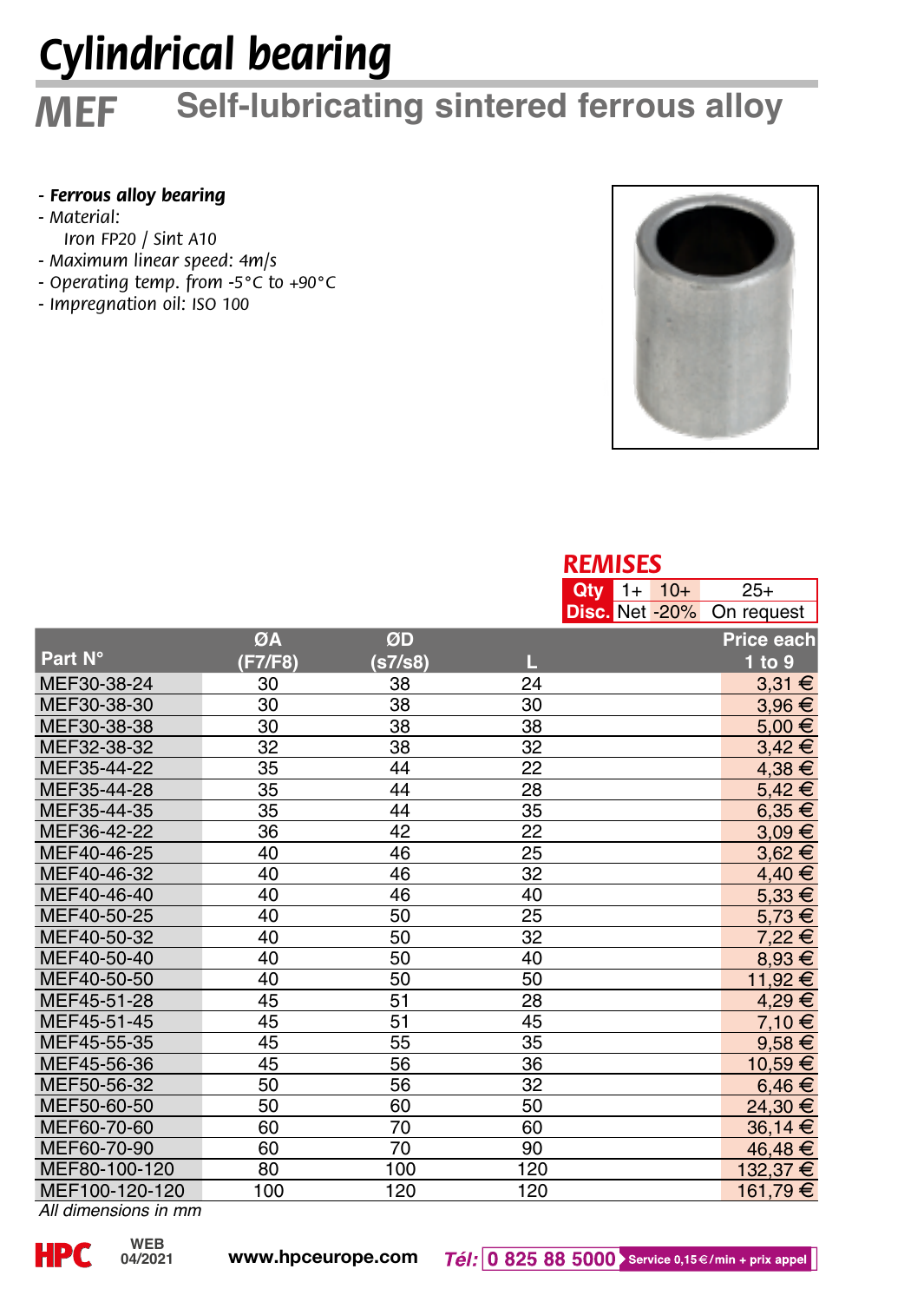# *Self-lubricating blanks*

## *METEB*

**Bronze**



L

| ØD            |     |             |                         |      |       |            |
|---------------|-----|-------------|-------------------------|------|-------|------------|
|               |     |             | <b>DISCOUNTS</b><br>Qty | $1+$ | $3+$  | $5+$       |
|               |     |             | <b>Disc.</b> List       |      | $-5%$ | On request |
|               |     | $Ø2 + 0.8/$ |                         |      |       |            |
| Part number   | L   | 0,8         |                         |      |       | Price each |
| METEB0-20-50  | 50  | 20          |                         |      |       | $8,13 \in$ |
| METEB0-30-50  | 50  | 30          |                         |      |       | 28,59 €    |
| METEB0-45-90  | 90  | 45          |                         |      |       | 73,69 €    |
| METEB0-52-120 | 120 | 52          |                         |      |       | 130.96€    |

METEB0-52-120 120 52 130,96 €<br>METEB0-70-120 120 70 277,98 € METEB0-70-120 120 70<br>METEB0-105-120 120 105 105 445.74 €

METEB0-105-120 120 105 105 445,74  $\in$  METEB0-149-140 140 149 662.94 METEB0-149-140 140 149 149 662,94  $\epsilon$ 

**04/2021**

*Dimensions in mm*

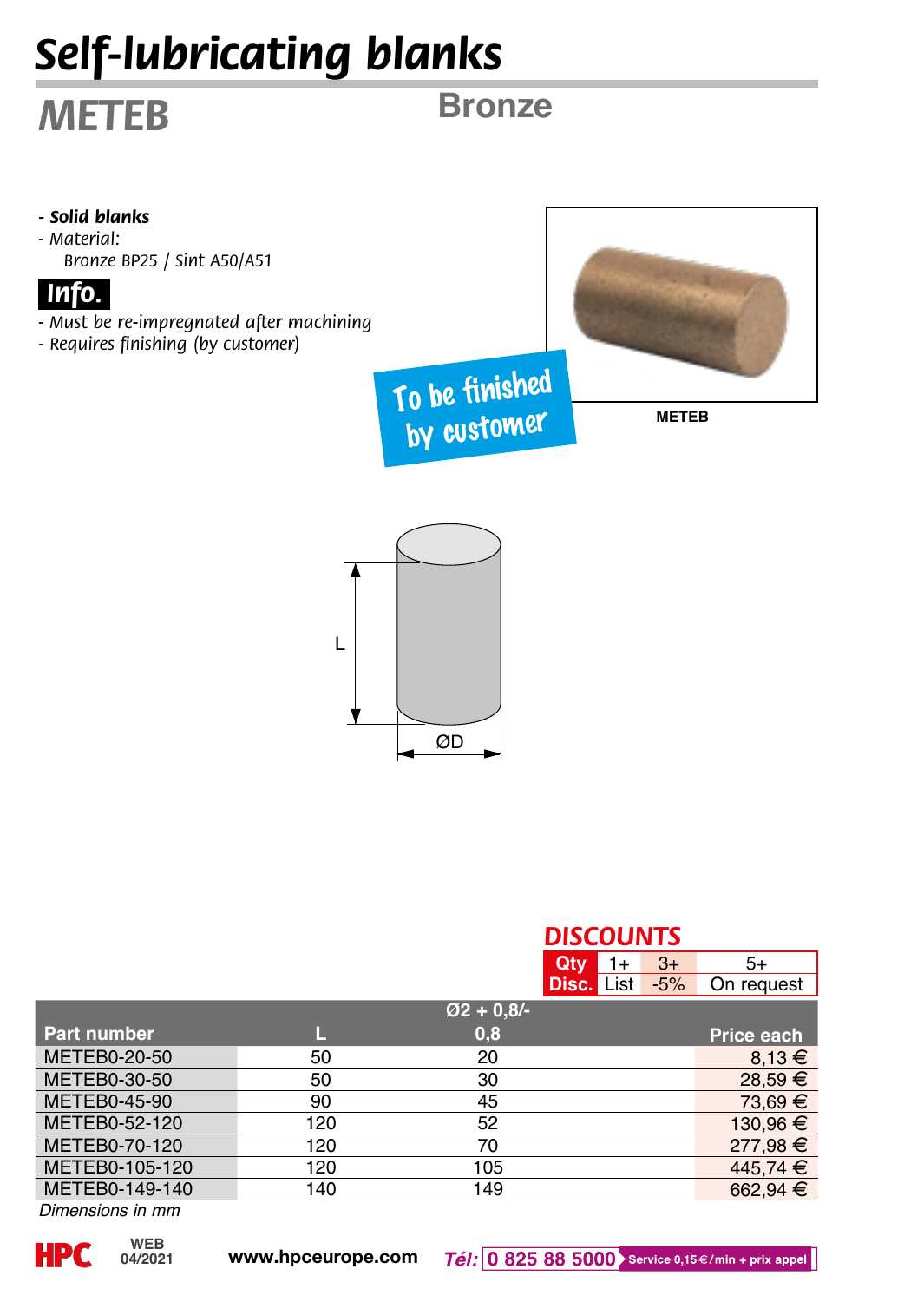# *Self-lubricating blanks METEB*

## **Technical info – Machining recommendations**

*To maintain the integrity of the porosity of the friction surface, these machining recommendations should be followed:*

#### *.Cutting conditions.*





#### **Bronze**

| Angle | <b>Blank / finish product</b> |
|-------|-------------------------------|
| А     | $0-3^\circ$                   |
| R     | $5 - 7^\circ$                 |
|       | $5 - 7^\circ$                 |
| n     |                               |

|                         | <b>Blank</b> | <b>Finish product</b> |
|-------------------------|--------------|-----------------------|
| Tool grade              | K10/K20      | K10/K20               |
| Cutting speed (m/min)   | 120-200      | 140-200               |
| Feed (mm/rev)           | $0.1 - 0.2$  | $0.1$ max             |
| Cut depth per pass (mm) | $\leq 1$     | $0.1 - 0.4$           |

#### **Iron alloy**

| Angle | <b>Ebauche</b> | <b>Finition</b>   |
|-------|----------------|-------------------|
| А     | $3-7^\circ$    | $7-10^\circ$      |
| в     | $5^\circ$      | $10^{\circ}$      |
| C     | $5-7^\circ$    | $12 - 15^{\circ}$ |
| n     |                | $12 - 15^{\circ}$ |

|                         | <b>Blank</b> |                 | <b>Finish product</b> |
|-------------------------|--------------|-----------------|-----------------------|
| Nuance outil            | K10/K20      | K <sub>10</sub> | 5015 (cermet)*        |
| Vitesse de coupe (m/mn) | 140          | 160             | 200-250               |
| Avance mm/tour          | $0.2 - 0.3$  | 0.035           | $0.035 - 0.06$        |
| Profondeur de passe mm  | $1 - 5$      | $0.3 - 0.5$     | $0.3 - 0.5$           |

*\* In case of increased productivity*

## *.Turning / Clamping.*

*- To prevent any deformation, especially of the thin walls, the bores must be machined by clamping the bearing with collets or soft jaws. When machining the outside diameter, blanks should be fitted to the mandrels in a cantilever set-up or placed between lugs (mandrel taper 0.01%).*

### *.Finishing the contact surfaces.*

*- After machining with a well-sharpened tool, it is recommended to provide an internal and external chamfer of approximately 0.5 mm at 45˚.*

## *Drilling.*

*- For through holes, the feed should be reduced as the drill exits.*

- *• Sintered bronze: no special conditions apply.*
- *• Sintered iron: HSS drill bit with 5% cobalt, cutting speed: 25 to 30 m/min, feed 0.1 to 0.3 mm/min.*

## *.Tapping.*

- *• Sintered bronze: no special conditions apply.*
- *• Sintered iron: nitride-treated taps with 5% cobalt, cutting speed: 8 to 12 m/min.*

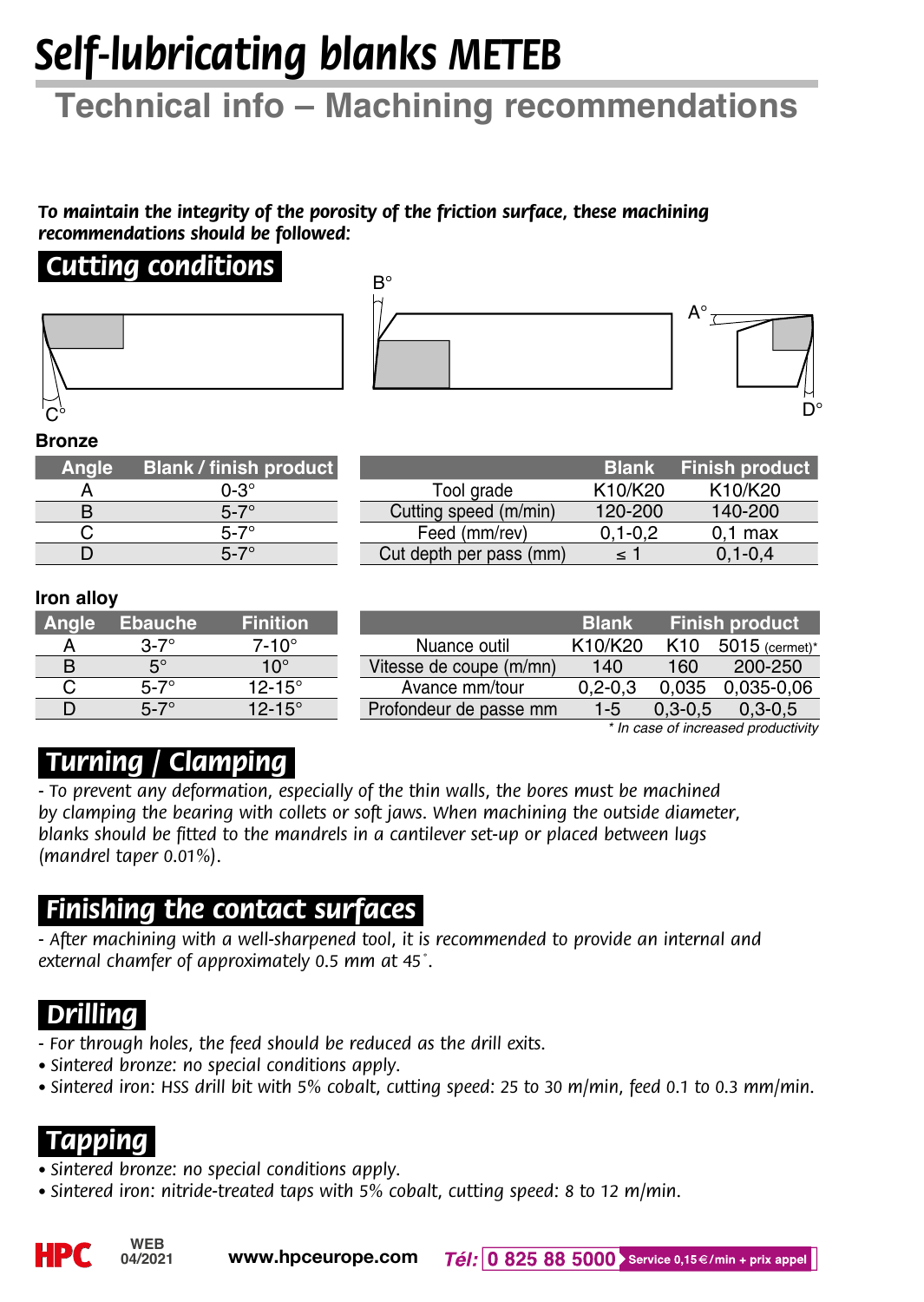# *Self-lubricating blanks METEB*

## **Technical info – Machining recommendations**

## *.Grinding.*

*- This should be avoided when finishing bores. Effectively, abrasive particles from grinding wheels can become embedded in imperfections in the surface and cause accelerated wear of moving parts.*

## *.Cutting oil.*

- When machining blanks, cutting oil is not required due to the presence of impregnation oil *in the pores of the sintered metal. However, if additional cooling is required, especially when machining large quantities, it is recommended to use either an oil of the same specification as that used for impregnation, or a jet of compressed air.* 

 *Do not use any other coolant as it may be incompatible with the original impregnation oil.*

### *.Reimpregnation after machining.*

- *- All standard blanks are delivered impregnated with mineral oils having a viscosity index greater than 95. However, in order to compensate for oil losses due to machining*
- *and handling, it is necessary to re-impregnate the blank using the following procedure: • To eliminate any chips or dust remaining from machining operations, the part must be rapidly rinsed with a volatile solvent (Heptane or Biosane ECO 60R), and then dried.*
- *•Depending on its weight, immerse the part for one or two hours in an oil bath at a temperature of 80˚C.*
- *Leave the part to cool down in this bath to ensure optimum oil saturation of the pores. Preferably the oil used for the bath should have the same reference as the oil used for the original impregnation, if this is not possible, it may be replaced by SAE 30 type motor oil which is readily available.*

### *.Impregnation oils.*

- *• For shaft rotation speeds greater than 0.3 m/s, use standard impregnation oil: Shell Turbo T100 oil – Viscosity index of 100.*
- *• For linear alternating or pendular movement speeds of less than 0.3 m/s, a special impregnation oil can be supplied on request (extreme pressure oil with molybdenum disulphide additive, etc.). Contact us for details.*

## *.Checking surface porosity.*

- *It is assumed that, in practice, any machining work will result in a small decrease in surface porosity which will have little effect on the performance of self-lubricating materials on condition that the above machining recommendations have been respected. The residual porosity after machining will be checked in the following manner:*
- *• Either by a comparative examination (preferably using a magnifying glass) of the machined surface and a non-machined surface,*
- *•Or by raising the temperature of the machined part by approximately thirty degrees (using a heating plate, radiator, naked flame).*
- *Given the significant difference between the expansion coefficients of the sintered metal and the impregnation oil, this temperature rise causes the oil to ooze out. A uniform surface film of oil is formed and indicates that the self-lubricating qualities of the material are preserved.*

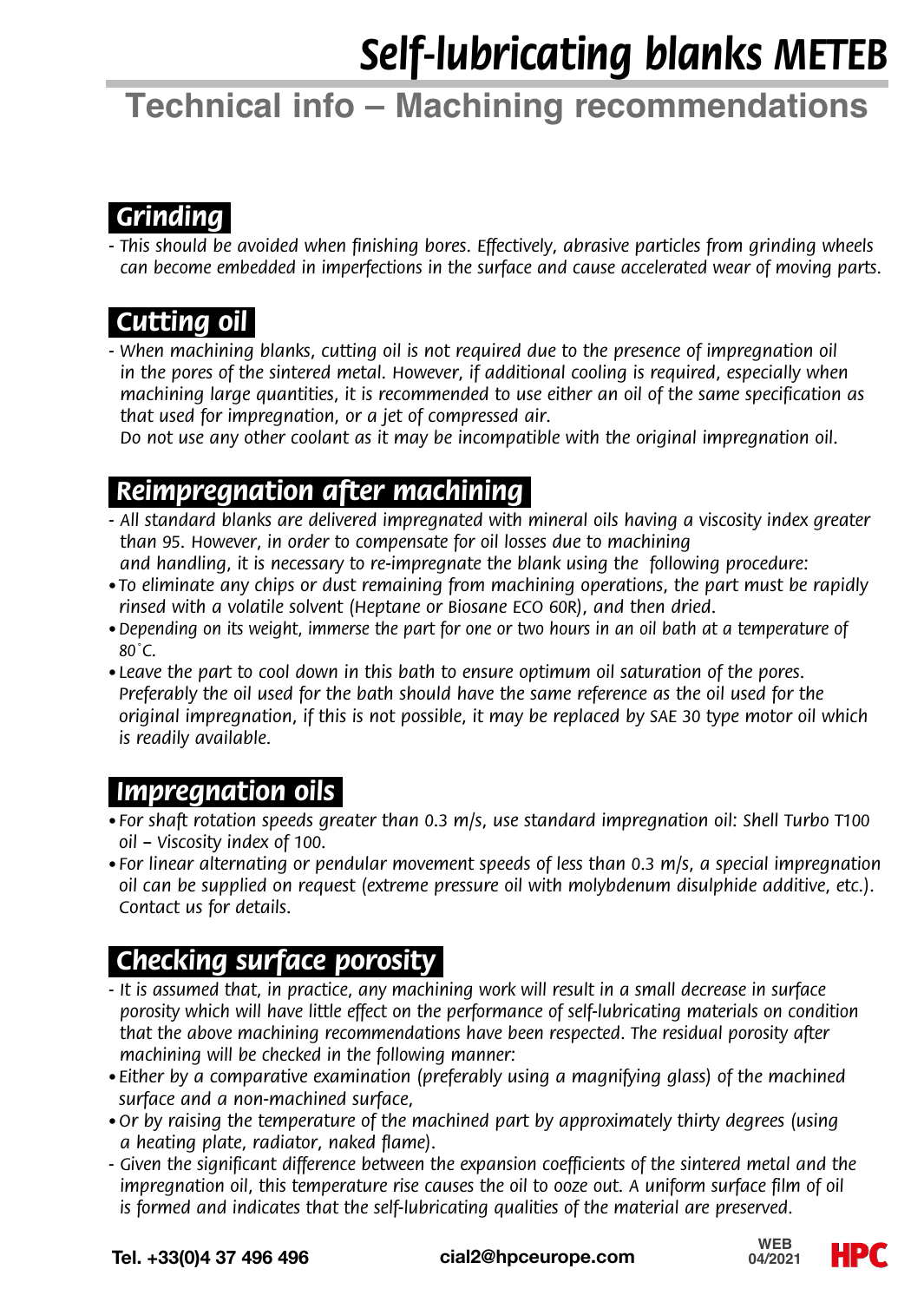# *Cylindrical bearing*



# *MET* **How to choose a self-lubricating bearing**

*- Functional part of a bearing, the self-lubricating bush reduces friction between two shafts, one fixed, the other moveable.*

*It is made up of two components:*

*MEF*

- *A porous metallic frame whose function is to support and transmit the mechanical load*
- *A lubricant, either liquid or solid which acts as an interface between two moving surfaces and reduces frictional forces.*

### *.Which type to choose?.*



**Stationary position**

The oil is constrained within the self-lubricating bearing due to the action of capillarity forces.





**During operation** The shaft rotates and an oil film is created that reduces friction.

#### **After operation**

The shaft has stopped and the oil is re-absorbed into the bearing due to capillary action.

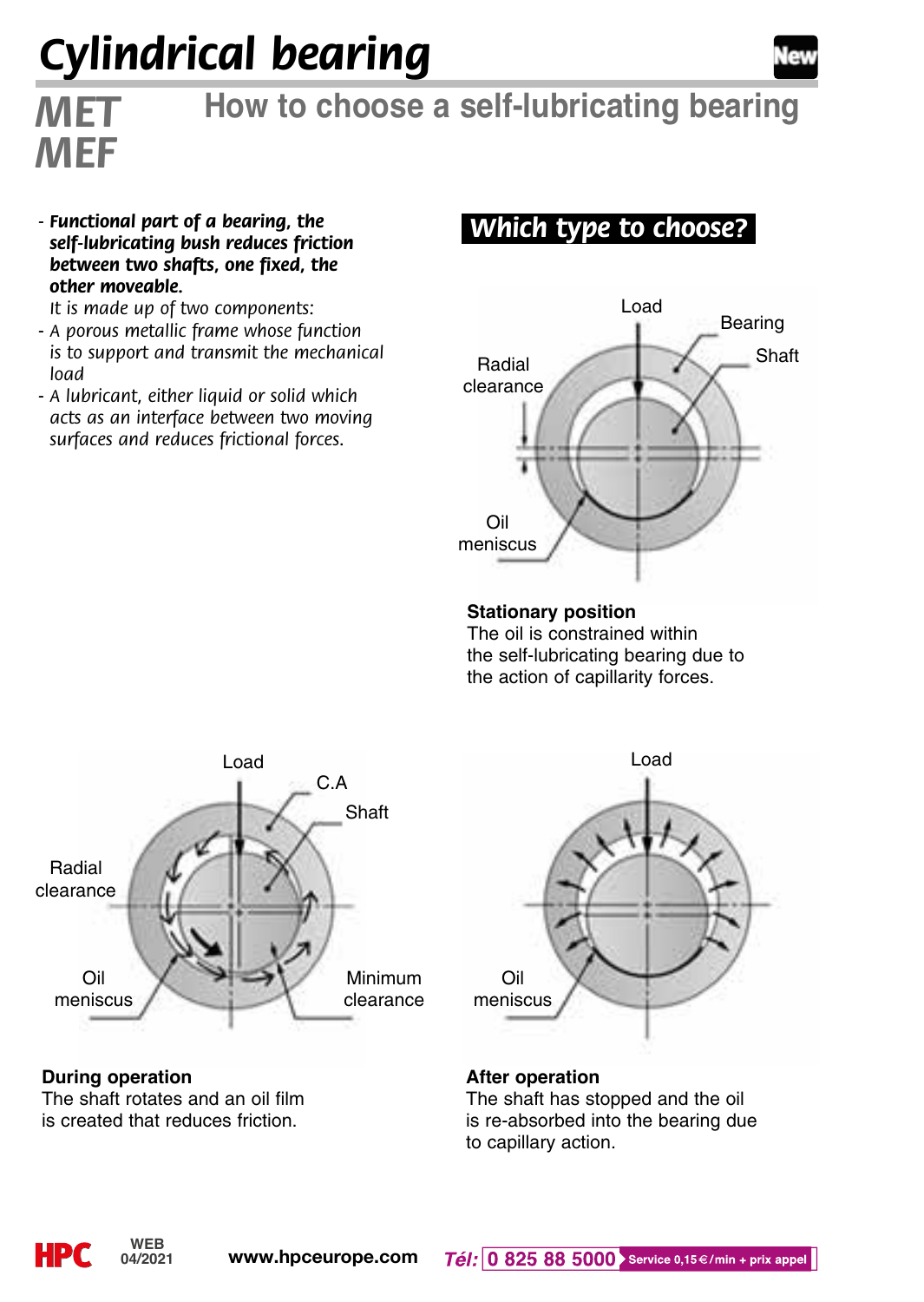## *MET MEF*

# **self-lubrificating sintered bronze**

**Products in**

#### **Products in self-lubrificating sintered iron**



| <b>Bronze</b>                      | Iron alloy                           |  |  |
|------------------------------------|--------------------------------------|--|--|
| Good coefficient of friction       | Recommended for medium to low speeds |  |  |
| Good corrosion resistance          | Good resistance to bearing wear      |  |  |
| Recommended for high speeds        | Recommended for high loads           |  |  |
| Shaft surface finish Ra $\leq 0.6$ | Shaft surface finish Ra $\leq 0.3$   |  |  |
| Shaft hardness $\geq$ 80kg/mm2     | Shaft hardness $\geq 120$ kg/mm2     |  |  |

| <b>Standard grades</b>                  | <b>Bronze</b>  | Iron alloy |
|-----------------------------------------|----------------|------------|
| DIN 30910 equivalent                    | Sint A50       | Sint A10   |
| <b>AFNOR equivalent</b>                 | FU-E10-62      | FC10-U3-56 |
| Metafram equivalent                     | <b>BP25</b>    | FP20       |
| Min. density $(q/cm3)$                  | 6,5            | 5,8        |
| Max. static load (daN/cm <sup>2</sup> ) | 100            | 225        |
| Max. linear speed (m/s)                 | 6              | 4          |
| Max. PV (daN/cm <sup>2</sup> x m/s)     | 18             | 13         |
| Temperature range (°C)                  | $-5/+90$       | $-5/+90$   |
| Impregnation oil                        | ISO 100        | ISO 100    |
| Min. open porosity (%)                  | $18 - 23$      | 18 - 23    |
| Hardness (HB)                           | 25             | 25         |
| Tensile strength (N/mm <sup>2</sup> )   | 80             | 70         |
| Elongation (%)                          | $\overline{2}$ | 3          |

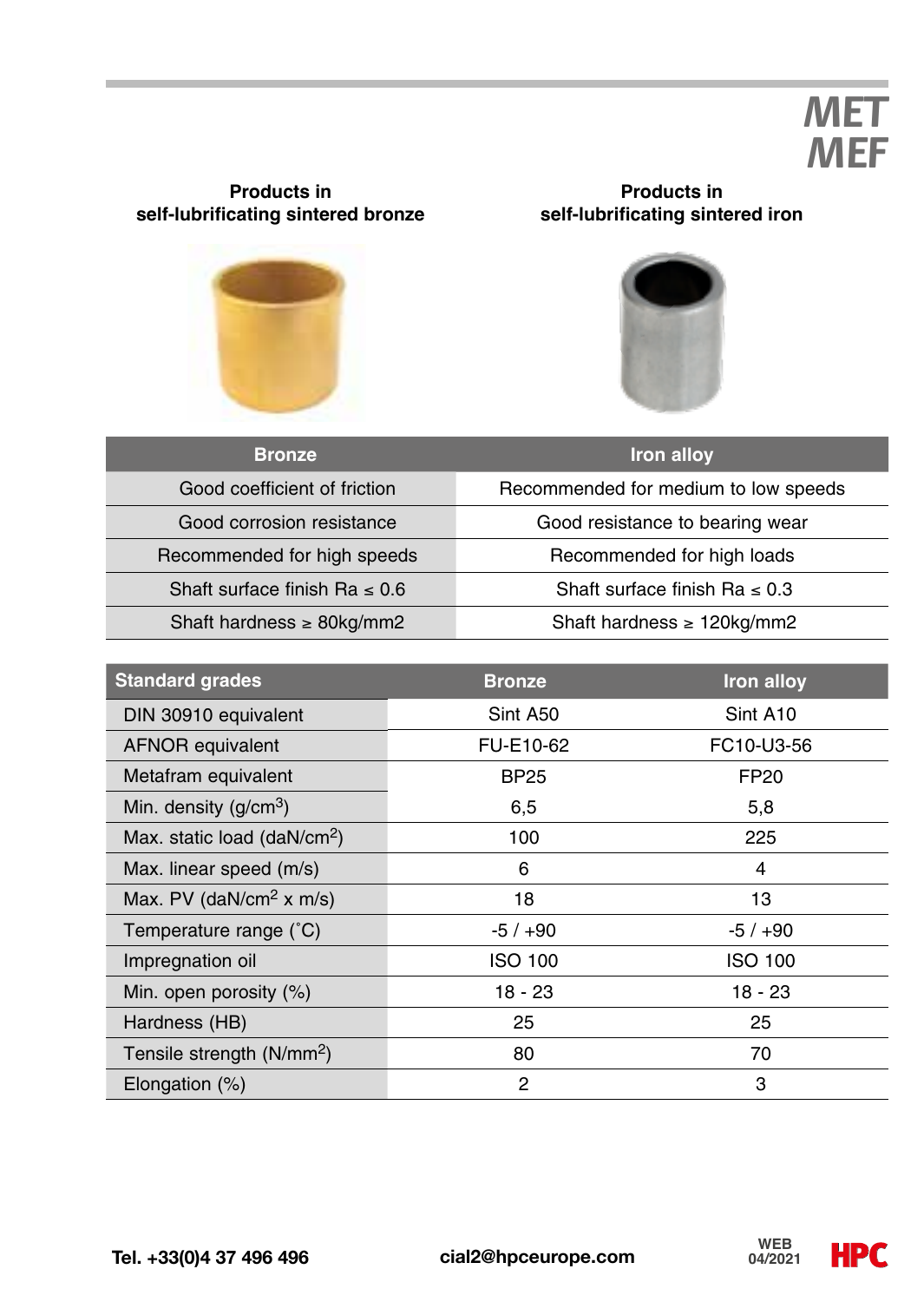# *Self lubricating bushes*

## **Assembly instructions**

## *Using a mandrel.*

*(Hardened carbon steel, polished finish, surface hardness 60RC)*

 *tolerance Ø m6*

*Fit the bush using a press ensuring that the correct diameter mandrel is used so that:* 

- *the bushing is inserted correctly so as to ensure correct seating*
- *the tolerances of the bore are still correct after fitting*

*.Inserting force.*

*- Values are given assuming the tolerances are as follows ; mandrel m6, bore H7 with Ra*≤*3,2 and considered to be rigid\* : 100daN/cm2 (equivalent surface area at Øcm from exterior of bushing)*



i *\*What do we mean by rigid? It is a bore or hole in steel (or possibly cast iron) where the wall thickness is a least 3 times the diameter of the bushing*

#### *.Bush before assembly.*

- *Ø interior F7/G7*
- *Ø exterior r7/s7*